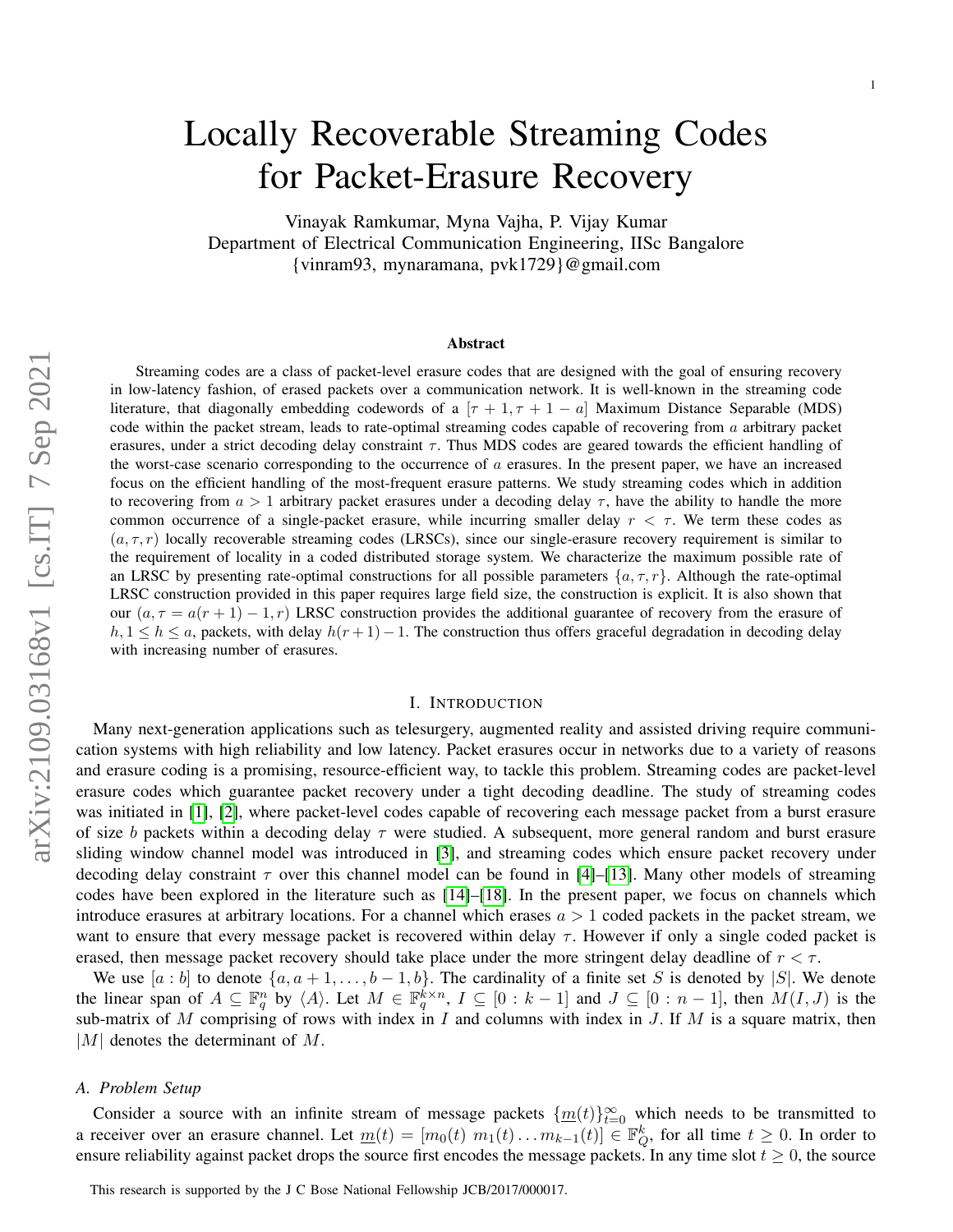

<span id="page-1-1"></span><span id="page-1-0"></span>Fig. 1: Packet loss probability for  $(a = 2, \tau = 5)$  SC and  $(a = 2, \tau = 5, r = 2)$  LRSC over PEC( $\epsilon$ ) channel.



Fig. 2: Average delay of recovered packets  $(a = 2, \tau = 5, r = 2)$  LRSC for probability over PEC( $\epsilon$ ) channel.

generates and sends coded packet  $\underline{c}(t) = [m_0(t) \dots m_{k-1}(t) \ p_0(t) \dots p_{n-k-1}(t)] \in \mathbb{F}_Q^n$  and the receiver receives  $\underline{c}(t)$ if it is not erased by the channel. The rate of such a packet-level code is  $\frac{k}{n}$ . Due to causality of encoder,  $c(t)$  depends only on present message packet  $m(t)$  and past message packets  $\{m(t') | t' < t\}$ . For  $t < 0$ , we set  $m(t) = 0$ . An  $(a, \tau)$  streaming code (SC) is a packet-level code which guarantees message packet recovery within decoding-delay  $\tau$  given that in any sliding window of  $(\tau + 1)$  packets at most a packet erasures are seen. More formally, for any  $t \geq 0$ , the message packet  $\underline{m}(t)$ , can be recovered from packets  $\{c(t') | t' \in [t : t + \tau] \setminus E\} \cup \{\underline{m}(t') | t' < t\}$ , for all  $E \subseteq [t : t + \tau]$  with  $|E| \le a$ . Note that  $(a, \tau)$  SC exists only if  $a \le \tau$ . The optimal rate of an  $(a, \tau)$ SC is  $R_{opt}(a, \tau) = \frac{\tau + 1 - a}{\tau + 1}$ . The rate-optimal  $(a, \tau)$  SCs known in the literature [\[3\]](#page-13-2), [\[4\]](#page-13-3) are obtained by diagonal embedding (DE) of an  $[n = \tau + 1, k = \tau + 1 - a]$  MDS code. Here every diagonal in the coded packet stream  $(m_0(t), m_1(t + 1), \ldots, m_{k-1}(t + k - 1), p_0(t + k), \cdots, p_{n-k-1}(t + n - 1))$  is a codeword of the MDS code. We refer readers to Tables [I,](#page-2-0) [II](#page-2-1) for such example constructions.

In this work, we study  $(a, \tau)$  SCs, for  $a > 1$ , with an additional property that  $m(t)$ , for any  $t \ge 0$ , should be recoverable from  $\{c(t') \mid t' \in [t+1 : t+r]\} \cup \{\underline{m}(t') \mid t' < t\}$ , where  $r < \tau$ . Such a packet-level code will be referred to as an  $(a, \tau, r)$  locally recoverable streaming code (LRSC). This nomenclature is inspired by the locally recoverable codes in distributed storage literature [\[19\]](#page-13-7)–[\[25\]](#page-13-8), which ensures recovery from single erasure by accessing small number of code symbols. Similarly, if only single coded packet  $c(t)$  is erased in time window  $[t : t + r]$ , then an  $(a, \tau, r)$  LRSC recovers  $m(t)$  by time  $t + r$ , instead of waiting till  $t + \tau$ . Having a smaller decoding delay for single packet erasure will result in reduced average decoding delay. This is particularly useful for time varying channels with an occasional single packet erasure as the most common event. Consider  $PEC(\epsilon)$ channel where packets get erased randomly and independently with probability  $\epsilon$ . As shown in Fig. [1,](#page-1-0) probability of irrecoverable packet loss over PEC( $\epsilon$ ) channel is almost same for  $(a = 2, \tau = 5, r = 2)$  LRSC constructed in this paper and  $(a = 2, \tau = 5)$  SC obtained by DE of [6, 4] MDS code. The average delay of recovered packets for  $(2, 5, 2)$  LRSC is much smaller than  $\tau = 5$  guaranteed by  $(2, 5)$  SC, see Fig. [2.](#page-1-1)

By definition, an  $(a, \tau, r)$  LRSC is a packet-level code which is both an  $(a, \tau)$  SC and a  $(1, r)$  SC. Hence, the optimal rate of  $(a, \tau, r)$  LRSC, denoted by  $R_{opt}(a, \tau, r)$ , can not exceed  $R_{opt}(a, \tau)$  or  $R_{opt}(1, r)$ , resulting in the following rate upper bound:

<span id="page-1-2"></span>
$$
R_{opt}(a,\tau,r) \le \min\left\{\frac{\tau+1-a}{\tau+1},\frac{r}{r+1}\right\}.
$$
\n(1)

Our problem setup is similar to multicast SCs for two receivers, investigated in [\[26\]](#page-13-9)–[\[28\]](#page-13-10). Codes capable of handling burst erasure of length  $b_1$  with decoding delay  $\tau_1$  and  $b_2$  length burst erasure with delay  $\tau_2$  are studied in [\[26\]](#page-13-9), [\[27\]](#page-13-11). The maximum rate of such SCs for almost all  $\{b_1, \tau_1, b_2, \tau_2\}$  parameters are characterized in [27]. In [\[28\]](#page-13-10), multicast SCs are extended to the case of channels with either same number of arbitrary erasures or burst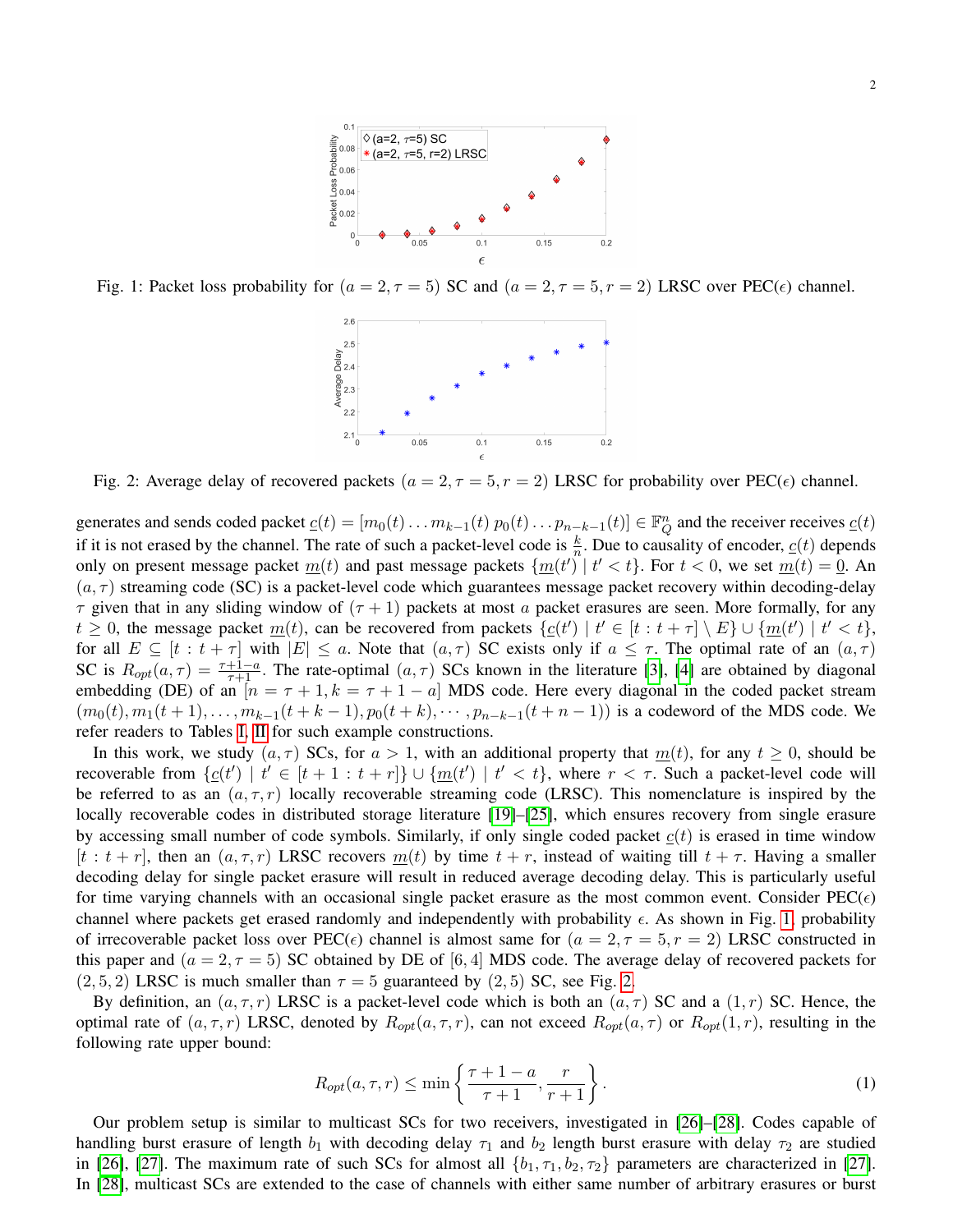erasure of different length. We note that these prior works on multicast SCs do not cover the erasure model that we are considering in this paper.

#### *B. Our Contributions*

In this paper, we construct  $(a, \tau, r)$  LRSC whose rate matches with the rate upper bound [\(1\)](#page-1-2) for all valid parameters  $\{a, \tau, r\}$ , leading to our main result given below.

*Theorem 1:* Let a,  $\tau$  and r be non-negative integers such that  $1 < a \leq \tau$  and  $r < \tau$ . The optimal rate of an  $(a, \tau, r)$  LRSC is  $R_{opt}(a, \tau, r) = \min\left\{\frac{\tau+1-a}{\tau+1}, \frac{r}{r+1}\right\}.$ 

The rate-optimal LRSCs presented here requires a large field size  $q^{2(a-2)}$  where  $q \ge r + a - 1$ , but it is an explicit construction. For all  $h \in [1 : a]$ , the  $(a, \tau = a(r + 1) - 1, r)$  LRSC construction presented in this paper ensures recovery from h packet erasures under delay  $h(r + 1) - 1$ . For  $(a = 2, \tau)$  SCs the previously best-known rate-optimal construction requires a field size  $\geq \tau$ . Our construction reduces this requirement to  $\geq \lceil \frac{\tau+1}{2} \rceil$ .

In Section [II](#page-2-2) we provide an example construction of rate-optimal LRSC. Our rate-optimal LRSC construction for  $\tau + 1 = a(r + 1)$  case is presented in Section [III.](#page-3-0) This construction is extended to cover all  $\{a, \tau, r\}$  parameters in Section [IV.](#page-10-0)

## II. A SIMPLE EXAMPLE:  $(a = 2, \tau = 5, r = 2)$  LRSC

<span id="page-2-2"></span>Consider DE of any  $[n = 3, k = 2]$  MDS code to obtain a  $(1, 2)$  SC (see Table [I\)](#page-2-0). Here, message packet is given by  $\underline{m}(t) = [m_0(t) \ m_1(t)]^T$ , parity  $p_0(t) = m_1(t-2) + m_2(t-1)$  and coded packet  $\underline{c}(t) = [m_0(t) \ m_1(t) \ p_0(t)]^T$ . We will refer to this (1, 2) SC as  $C_1$ . Now consider DE of an  $[n = 6, k = 4]$  MDS code (see Table [II\)](#page-2-1). For this case, message packet  $\underline{m}(t) = [m_0(t) \ m_1(t) \ m_2(t) \ m_3(t)]^T$  and coded packet  $\underline{c}(t) = [m_0(t) \ m_1(t) \ m_2(t) \ m_3(t) \ p_0(t) \ p_1(t)]^T$ , where parity symbols  $p_0(t) = m_0(t-4) + m_1(t-3) + m_2(t-2) + m_3(t-1)$  and  $p_1(t) = m_0(t-5) + 2m_1(t-1)$  $4) + 3m_2(t-3) + 4m_3(t-2)$  over  $\mathbb{F}_5$ . This (2,5) SC will be denoted by  $C_2$ . Note that both  $C_1$  and  $C_2$  have rate 2  $\frac{2}{3}$ . Also,  $R_{opt}(1, 2) = R_{opt}(2, 5) = \frac{2}{3}$  and hence these codes are rate-optimal SCs.

<span id="page-2-0"></span>TABLE I: DE of  $[3, 2]_2$  MDS code to yield a rate-optimal  $(1, 2)$  SC. Here each column represents a coded packet and the symbols colored in red belong to  $[3,2]_2$  MDS codeword.

| $m_0(0)$ | $m_0(1)$ | $m_0(2)$  | $m_0(3)$           | $m_0(4)$  | $m_0(5)$  |
|----------|----------|-----------|--------------------|-----------|-----------|
| $m_1(0)$ | $m_1(1)$ | $m_1(2)$  | $m_1(3)$           | $m_1(4)$  | $m_1(5)$  |
|          |          | $m_0(0)$  | m <sub>0</sub> (1) | $m_0(2)$  | $m_0(3)$  |
| -        | $m_1(0)$ | $+m_1(1)$ | $+m_1(2)$          | $+m_1(3)$ | $+m_1(4)$ |

Our aim is to come up with a packet-level code which is both a  $(1, 2)$  SC and a  $(2, 5)$  SC, thus resulting in a  $(2, 5, 2)$  LRSC. We first argue that  $C_1$  or  $C_2$  can not serve this purpose. Suppose  $C_1$  encoder is employed and assume that coded packets  $c(0)$  and  $c(1)$  are lost. There is no parity symbol in  $\{c(t) | t \in \{2, 3, 4, 5\}\}\)$  that contains  $m_1(0)$ . Hence, the receiver can not recover  $m_1(0)$ , proving that  $C_1$  is not a  $(2, 5)$  SC and hence not an  $(2, 5, 2)$  LRSC.

<span id="page-2-1"></span>TABLE II: DE of  $[6, 4]_5$  MDS code to yield a rate-optimal  $(2, 5)$  SC. Here each column represents a coded packet and symbols in red color correspond to codeword of  $[6, 4]_5$  MDS code.

| $m_0(0)$ | $m_0(1)$ | $m_0(2)$  | $m_0(3)$   | $m_0(4)$   | $m_0(5)$   | $m_0(6)$   | $m_0(7)$   |
|----------|----------|-----------|------------|------------|------------|------------|------------|
| $m_1(0)$ | $m_1(1)$ | $m_1(2)$  | $m_1(3)$   | $m_1(4)$   | $m_1(5)$   | $m_1(6)$   | $m_1(7)$   |
| $m_2(0)$ | $m_2(1)$ | $m_2(2)$  | $m_2(3)$   | $m_2(4)$   | $m_2(5)$   | $m_2(6)$   | $m_2(7)$   |
| $m_3(0)$ | $m_3(1)$ | $m_3(2)$  | $m_3(3)$   | $m_3(4)$   | $m_3(5)$   | $m_3(6)$   | $m_3(7)$   |
|          |          |           |            | $m_0(0)$   | $m_0(1)$   | $m_0(2)$   | $m_0(3)$   |
|          |          |           | $m_1(0)$   | $+m_1(1)$  | $+m_1(2)$  | $+m_1(3)$  | $+m_1(4)$  |
|          |          | $m_2(0)$  | $+m_2(1)$  | $+m_2(2)$  | $+m_2(3)$  | $+m_2(4)$  | $+m_2(5)$  |
|          | $m_3(0)$ | $+m_3(1)$ | $+m_3(2)$  | $+m_3(3)$  | $+m_3(4)$  | $+m_3(5)$  | $+m_3(6)$  |
|          |          |           |            |            | $m_0(0)$   | $m_0(1)$   | $m_0(2)$   |
|          |          |           |            | $2m_1(0)$  | $+2m_1(1)$ | $+2m_1(2)$ | $+2m_1(3)$ |
|          |          |           | $3m_2(0)$  | $+3m_2(1)$ | $+3m_2(2)$ | $+3m_2(3)$ | $+3m_2(4)$ |
|          |          | $4m_3(0)$ | $+4m_3(1)$ | $+4m_3(2)$ | $+4m_3(3)$ | $+4m_3(4)$ | $+4m_3(5)$ |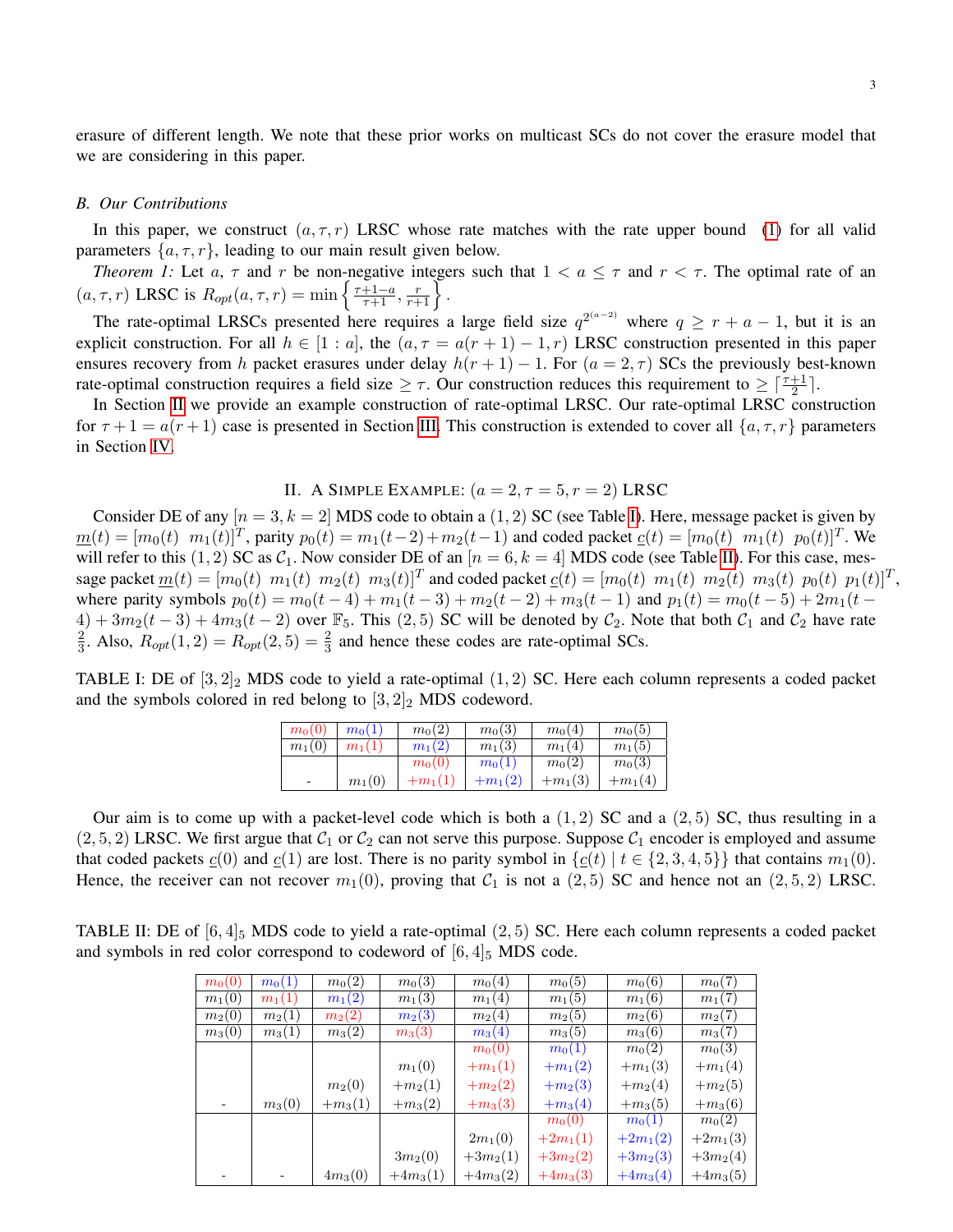<span id="page-3-1"></span>TABLE III:  $(2, 5, 2)$  LRSC over  $\mathbb{F}_3$ . Each column represents a coded packet. Parity symbols shown in color red (blue/black) are dependant only on message symbols shown in red (blue/back).

| $m_0(0)$ | $m_0(1)$ | $m_0(2)$  | $m_0(3)$  | $m_0(4)$  | $m_0(5)$   | $m_0(6)$   | $m_0(7)$           | $m_0(8)$           | $m_0(9)$           | $m_0(10)$  |
|----------|----------|-----------|-----------|-----------|------------|------------|--------------------|--------------------|--------------------|------------|
| $m_1(0)$ | $m_1(1)$ | $m_1(2)$  | $m_1(3)$  | $m_1(4)$  | $m_1(5)$   | $m_1(6)$   | $m_1(7)$           | $m_1(8)$           | $m_1(9)$           | $m_1(10)$  |
|          |          |           |           |           | $m_0(0)$   | $m_0(1)$   | m <sub>0</sub> (2) | m <sub>0</sub> (3) | m <sub>0</sub> (4) | $m_0(5)$   |
|          |          |           |           | $2m_1(0)$ | $+2m_1(1)$ | $+2m_1(2)$ | $+2m_1(3)$         | $+2m_1(4)$         | $+2m_1(5)$         | $+2m_1(6)$ |
|          |          | $m_0(0)$  | $m_0(1)$  | $+m_0(2)$ | $+m_0(3)$  | $+m_0(4)$  | $+m_0(5)$          | m <sub>0</sub> (6) | $+m_0(7)$          | $+m_0(8)$  |
|          | $m_1(0)$ | $+m_1(1)$ | $+m_1(2)$ | $+m_1(3)$ | $+m_1(4)$  | $+m_1(5)$  | $+m_1(6)$          | $+m_1(7)$          | $+m_1(8)$          | $+m_1(9)$  |

Now imagine that source uses  $C_2$  to encode message packets. If  $c(0)$  is erased then  $m_0(0)$  can not be recovered by accessing only  $c(1)$  and  $c(2)$ . Thus,  $C_2$  is not a  $(1, 2)$  SC and therefore not an  $(2, 5, 2)$  LRSC.

We now present a  $(2, 5, 2)$  LRSC, denoted by  $\mathcal{C}_{(2,5,2)}$  (see Table [III\)](#page-3-1). We fix  $k = 2$  and  $n = 3$ . The message packet is  $\underline{m}(t) = [m_0(t) \quad m_1(t)]^T$  and coded packet  $\underline{c}(t) = [m_0(t) \quad m_1(t) \quad p_0(t)]^T$ . We construct this code over  $\mathbb{F}_3$ . The parity symbol  $p_0(t)$  is constructed as follows:

$$
p_0(t) = m_0(t-5) + 2m_1(t-4) + m_0(t-2) + m_1(t-1).
$$

Suppose only  $c(t)$  is erased in  $[t : t + 2]$  and  $\{m(t') | t' < t\}$  is known. Then, the receiver obtains  $m_0(t)$ from  $p_0(t + 2) = m_0(t - 3) + 2m_1(t - 2) + m_0(t) + m_1(t + 1)$  and  $m_1(t)$  from  $p_0(t + 1) = m_0(t - 4) +$  $2m_1(t-3) + m_0(t-1) + m_1(t)$ . Thus the receiver is able to decode  $m(t)$  within delay 2. Therefore,  $C_{(2,5,2)}$  is a (1, 2) SC. Now to show that  $\mathcal{C}_{(2,5,2)}$  is a (2, 5) SC, consider that packets  $c(t)$  and  $c(t + \theta)$  are erased, where  $1 \le \theta \le 5$ . To show that  $\mathcal{C}_{(2,5,2)}$  is a  $(2,5,2)$  LRSC, it remains to show that  $m_0(t)$  and  $m_1(t)$  can be retrieved from  $\{ \underline{c}(t') \mid t' \in [t+1 : t+5] \setminus \{t+\theta\} \} \cup \{ \underline{m}(t') \mid t' < t \}.$ 

*a)*  $\theta = 1$ : Note that  $p_0(t + 2) = m_0(t - 3) + 2m_1(t - 2) + m_0(t) + m_1(t + 1)$ . The receiver has access to  $p_0(t + 2)$ ,  $m_0(t - 3)$  and  $m_1(t - 2)$  as only  $c(t)$  and  $c(t + 1)$  are erased. Hence  $m_0(t) + m_1(t + 1)$  can be obtained. Similarly, using  $p_0(t + 5) = m_0(t) + 2m_1(t + 1) + m_0(t + 3) + m_1(t + 4)$ ,  $m_0(t + 3)$  and  $m_1(t + 4)$  it is possible to get  $m_0(t) + 2m_1(t+1)$ . Using these two,  $m_0(t)$  can be recovered. Now for decoding of  $m_1(t)$ , use  $p_0(t + 4) = m_0(t - 1) + 2m_1(t) + m_0(t + 2) + m_1(t + 3)$ , in which all other symbols are known.

*b)*  $\theta = 2$ : Here  $m_0(t)$  can be obtained from  $p_0(t + 5) = m_0(t) + 2m_1(t + 1) + m_0(t + 3) + m_1(t + 4)$  since only  $c(t)$  and  $c(t+2)$  are unknown. The decoding of  $m_1(t)$  is carried out utilizing  $p_0(t+1) = m_0(t-4) + 2m_1(t-4)$  $3) + m_0(t-1) + m_1(t)$ .

*c)*  $\theta = \{3, 4, 5\}$ : Since we have shown that  $\mathcal{C}_{(2,5,2)}$  is a  $(1,2)$  SC.  $m_0(t)$  and  $m_1(t)$  can be recovered from  $\underline{c}(t+1)$  and  $\underline{c}(t+2)$ .

Thus  $C_{(2,5,2)}$  can handle single packet erasure within delay 2 and two packet erasures within delay 5. Hence  $\mathcal{C}_{(2,5,2)}$  is an  $(2,5,2)$  LRSC of rate  $\frac{2}{3}$ . From the upper bound in [\(1\)](#page-1-2) we have  $R_{opt}(2,5,2) \leq \frac{2}{3}$  $\frac{2}{3}$ , which leads to  $R_{opt}(2,5,2) = \frac{2}{3}.$ 

*Remark 1:* The rate-optimal (2, 5) SC known in the literature is obtained by DE of [6, 4] MDS code, which needs a field of size  $\geq 5$ . The  $\mathcal{C}_{(2,5,2)}$  code presented here is also a rate-optimal  $(2,5)$  SC and it requires only a smaller size field  $\mathbb{F}_3$ .

## III. LRSC CONSTRUCTION FOR  $\tau + 1 = a(r + 1)$

<span id="page-3-0"></span>In this section we will describe construction of a rate-optimal  $(a, \tau, r)$  LRSC for the case  $\tau + 1 = a(r+1)$ . We will later show in next section how to relax this condition to give optimal rate constructions for all possible parameters. Note that when  $\tau + 1 = a(r + 1)$ , we have  $R_{opt}(a, \tau) = \frac{\tau + 1 - a}{\tau + 1} = R_{opt}(1, r)$ . Thus the upper bound [\(1\)](#page-1-2) becomes  $R_{opt}(a, a(r + 1) - 1, r) \leq \frac{r}{r+1}$ . In this section we will show the construction of an  $(a, a(r + 1) - 1, r)$ LRSC of rate  $\frac{r}{r+1}$ , thereby proving achievability for this case. We will refer to this rate  $\frac{r}{r+1}$  packet-level code as  $\mathcal{C}_{(a,a(r+1)-1,r)}$ .

The LRSC construction has  $k = r$ ,  $n = r + 1$  and  $Q = q^{2(a-2)}$  where  $q \ge r + a - 1$  be a prime power. The message packet  $\underline{m}(t) = [m_0(t) \dots m_{r-1}(t)]^T \in \mathbb{F}_Q^r$  and coded packet  $\underline{c}(t) = [m_0(t) \dots m_{r-1}(t) p_0(t)]^T \in \mathbb{F}_Q^{r+1}$  $\stackrel{r+1}{Q}$ where  $p_0(t) \in \mathbb{F}_Q$  is a parity symbol. Therefore defining  $p_0(t)$  completes definition of the LRSC construction.

We will now introduce some notation to define the LRSC construction. We assume  $m_i(t) = 0$  for  $t < 0$  and define  $(1 \times r)$  diagonal message vector  $\hat{m}(t)$  for all  $t \geq 0$  as:

<span id="page-3-2"></span>
$$
\underline{\hat{m}}(t) = [m_0(t) \ m_1(t+1) \ \dots \ m_{r-1}(t+r-1)]. \tag{2}
$$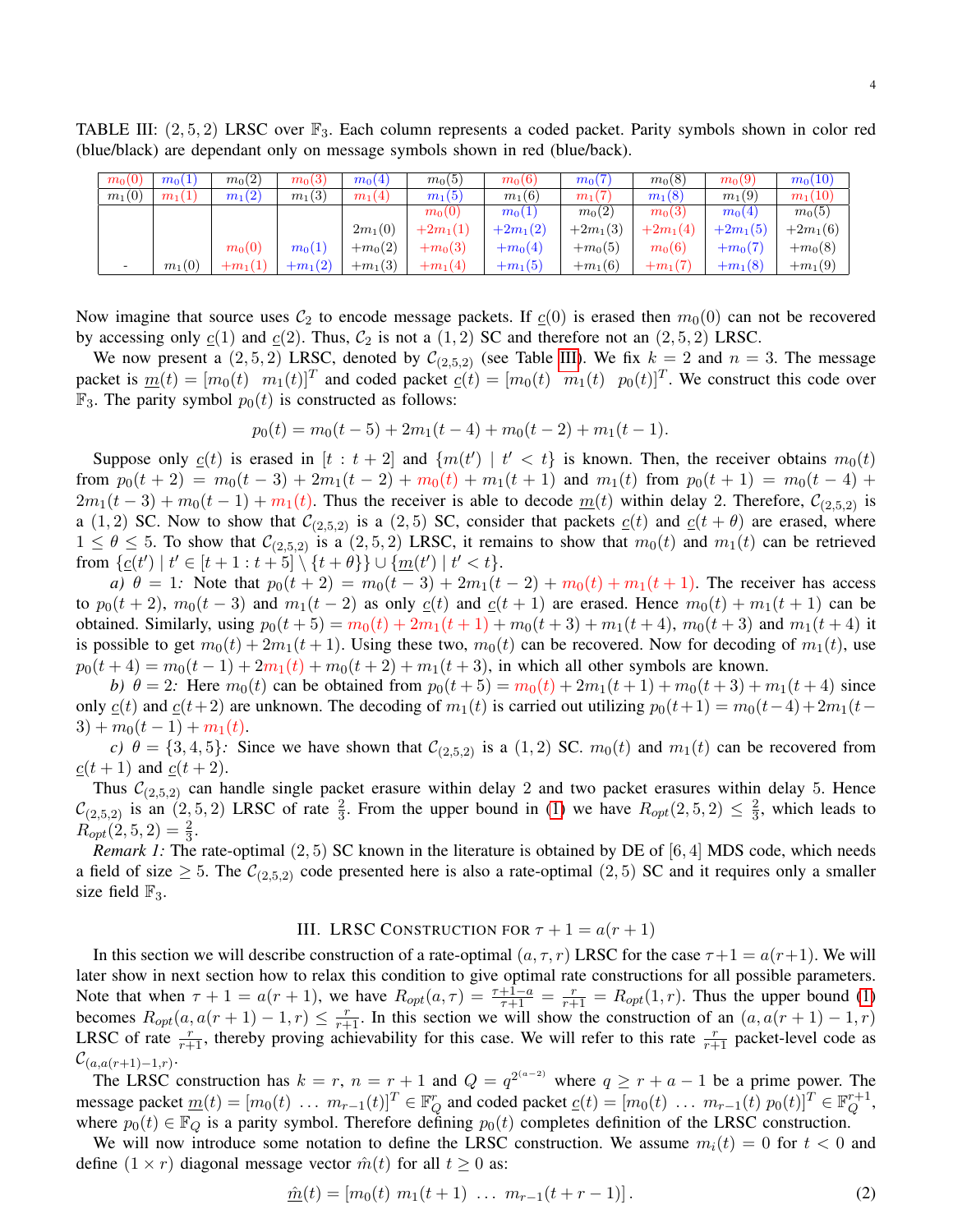TABLE IV:  $(3, 8, 2)$  LRSC over  $\mathbb{F}_{16}$ . Each column represents a coded packet.

<span id="page-4-0"></span>

| $m_0(0)$ | $m_0(1)$        | $m_0(2)$         | $m_0(3)$         | $m_0(4)$         | $m_0(5)$        | $m_0(6)$                                              | $m_0(7)$                                                                                                                          | $m_0(8)$                | $m_0(9)$                | $m_0(10)$               | $m_0(11)$               | $m_0(12)$               |
|----------|-----------------|------------------|------------------|------------------|-----------------|-------------------------------------------------------|-----------------------------------------------------------------------------------------------------------------------------------|-------------------------|-------------------------|-------------------------|-------------------------|-------------------------|
| $m_1(0)$ | $m_1(1)$        | $m_1(2)$         | $m_1(3)$         | $m_1(4)$         | $m_1(5)$        | $m_1(6)$                                              | $m_1(7)$                                                                                                                          | $m_1(8)$                | $m_1(9)$                | $m_1(10)$               | $m_1(11)$               | $m_1(12)$               |
|          |                 |                  |                  |                  |                 |                                                       |                                                                                                                                   | $\alpha c_{0.2}m_0(0)$  | $\alpha c_{0.2}m_0(1)$  | $\alpha c_{0.2}m_0(2)$  | $\alpha c_{0,2}m_0(3)$  | $\alpha c_{0,2}m_0(4)$  |
|          |                 |                  |                  |                  |                 |                                                       | $\alpha c_{1,2}m_1(0)$                                                                                                            | $+\alpha c_{1,2}m_1(1)$ | $+\alpha c_{1,2}m_1(2)$ | $+\alpha c_{1,2}m_1(3)$ | $+\alpha c_{1,2}m_1(4)$ | $+\alpha c_{1,2}m_1(5)$ |
|          |                 |                  |                  |                  | $c_{0.1}m_0(0)$ | $c_{0.1}m_0(1)$                                       | $+c_{0,1}m_0(2)$                                                                                                                  | $+c_{0,1}m_0(3)$        | $+c_{0,1}m_0(4)$        | $+c_{0,1}m_0(5)$        | $+c_{0,1}m_0(6)$        | $+c_{0,1}m_0(7)$        |
|          |                 |                  |                  | $c_{1,1}m_1(0)$  |                 | $+c_{1,1}m_1(1) + c_{1,1}m_1(2)$                      | $+c_{1,1}m_1(3)$                                                                                                                  | $+c_{1,1}m_1(4)$        | $+c_{1,1}m_1(5)$        | $+c_{1,1}m_1(6)$        | $+c_{1,1}m_1(7)$        | $+c_{1,1}m_1(8)$        |
|          |                 | $c_{0.0}m_0(0)$  | $c_{0,0}m_0(1)$  | $+c_{0.0}m_0(2)$ |                 | $+c_{0,0}m_0(3)$ +c <sub>0,0</sub> m <sub>0</sub> (4) | $+c_{0,0}m_0(5)$                                                                                                                  | $+c_{0,0}m_0(6)$        | $+c_{0,0}m_0(7)$        | $+c_{0,0}m_0(8)$        | $+c_{0,0}m_0(9)$        | $+c_{0.0}m_0(10)$       |
|          | $c_{1,0}m_1(0)$ | $+c_{1,0}m_1(1)$ | $+c_{1,0}m_1(2)$ |                  |                 |                                                       | $+c_{1,0}m_1(3)$ +c <sub>1,0</sub> m <sub>1</sub> (4) +c <sub>1,0</sub> m <sub>1</sub> (5) +c <sub>1,0</sub> m <sub>1</sub> (6) + | $+c_{1,0}m_1(7)$        | $+c_{1,0}m_1(8)$        | $+c_{1,0}m_1(9)$        | $+c_{1,0}m_1(10)$       | $+c_{1,0}m_1(11)$       |

Let  $C \in \mathbb{F}_q^{r \times a}$  be an  $(r \times a)$  matrix such that every square sub-matrix of C is non-singular. It is possible to pick such a matrix for  $q \ge r + a - 1$ . This can be argued as follows. Let  $\tilde{G} = [I_r \tilde{P}]$  be the generator matrix of an  $[n = r + a, k = r]$  MDS code in systematic form. Then every square sub-matrix of  $\tilde{P}$  is non-singular and we can choose  $C = \tilde{P}$ . Note that  $[n, k]$  MDS codes over  $\mathbb{F}_q$  are known for  $q \geq n-1$  and doubly extended Reed-Solomon code [\[29\]](#page-13-12) is an MDS code with  $q = n - 1$ .

Let  $Q_0 = Q_1 = q$  and  $Q_j = q^{2^{(j-1)}}$  for  $j \in [2 : a-1]$ . Note that  $Q_{a-1} = Q = q^{2^{(a-2)}}$ . Suppose  $\alpha_0 = \alpha_1 = 1$ and  $\alpha_j \in \mathbb{F}_{Q_j} \setminus \mathbb{F}_{Q_{j-1}}$  for  $j \in [2 : a-1]$ . Now form an  $(a \times a)$  diagonal matrix  $A = diag(\alpha_0, \ldots, \alpha_{a-1}) \in \mathbb{F}_{Q}^{\alpha \times a}$ Q and obtain  $(r \times a)$  matrix

<span id="page-4-2"></span>
$$
\Gamma = CA = [\underline{\Gamma}_0 \ \underline{\Gamma}_1 \ \cdots \ \underline{\Gamma}_{a-1}] \in \mathbb{F}_Q^{r \times a}.
$$

*Construction 1:* With the above notation, the parity symbol  $p_0(t)$  of  $\mathcal{C}_{(a,a(r+1)-1,r)}$  for all  $t \ge 0$  is defined as follows:

<span id="page-4-1"></span>
$$
p_0(t) = \sum_{j=0}^{a-1} \hat{m}(t - r - j(r+1)) \underline{\Gamma}_j.
$$
 (4)

*Example:*( $a = 3, \tau = 8, r = 2$ ) *LRSC* 

For this example,  $k = 2$ ,  $n = 3$ ,  $q = 4$  and  $Q = 16$ . Suppose  $C = \begin{bmatrix} c_{0,0} & c_{0,1} & c_{0,2} \\ c_{0,0} & c_{0,1} & c_{0,2} \end{bmatrix}$  $c_{1,0}$   $c_{1,1}$   $c_{1,2}$ be a  $(2 \times 3)$  matrix over  $\mathbb{F}_4$  whose every square sub-matrix is non-singular. Let  $\alpha_2 = \alpha \in \mathbb{F}_{16} \setminus \mathbb{F}_4$  and hence  $A =$  $\sqrt{ }$  $\overline{\phantom{a}}$ 1 0 0 0 1 0  $0 \quad 0 \quad \alpha$ 1 . Then,

$$
\Gamma = CA = \begin{bmatrix} c_{0,0} & c_{0,1} & \alpha c_{0,2} \\ c_{1,0} & c_{1,1} & \alpha c_{1,2} \end{bmatrix} = [\underline{\Gamma}_0 \ \underline{\Gamma}_1 \ \underline{\Gamma}_2].
$$

The parity symbol  $p_0(t)$  of rate  $\frac{2}{3}$  packet-level code  $\mathcal{C}_{(3,8,2)}$  over  $\mathbb{F}_{16}$  has the form

$$
p_0(t) = \hat{m}(t-2)\underline{\Gamma}_0 + \hat{m}(t-5)\underline{\Gamma}_1 + \hat{m}(t-8)\underline{\Gamma}_2
$$
  
=  $c_{0,0}m_0(t-2) + c_{1,0}m_1(t-1) + c_{0,1}m_0(t-5) + c_{1,1}m_1(t-4) + \alpha c_{0,2}m_0(t-8) + \alpha c_{1,2}m_1(t-7),$ 

as shown in Table [IV.](#page-4-0)

We will first show that this is a  $(1, r = 2)$  SC. If  $c(t)$  is erased and  $\{c(t + 1), c(t + 2)\}\cup \{m(t') \mid t' < t\}$ are known, then the receiver can recover  $m_0(t)$  from  $p_0(t + 2)$  and  $m_1(t)$  from  $p_0(t + 1)$ . Therefore  $C_{(3,8,2)}$  is a  $(1, r = 2)$  SC.

We will now show that the construction results in an  $(a = 3, \tau = 8)$  SC. Suppose  $a = 3$  coded packets  $c(t)$ ,  $c(t+\theta_1)$  and  $c(t+\theta_2)$  are erased, where  $\theta_1, \theta_2 \in [1:8]$ , and  $\{m(t') | t' < t\}$  is known. Then the receiver needs to decode  $m(t)$  by time  $t + 8$  for  $C_{(3,8,2)}$  to be a  $(3,8)$  SC. Let  $C^*$  be a  $[9,6]$  code over  $\mathbb{F}_{16}$  with parity check matrix

$$
H=\begin{bmatrix}P^T & I_3\end{bmatrix},\,
$$

where

$$
P^T = \left[\begin{array}{ccc} \underline{\Gamma}_0^T & 0 & 0 \\ \underline{\Gamma}_1^T & \underline{\Gamma}_0^T & 0 \\ \underline{\Gamma}_2^T & \underline{\Gamma}_1^T & \underline{\Gamma}_0^T \end{array}\right].
$$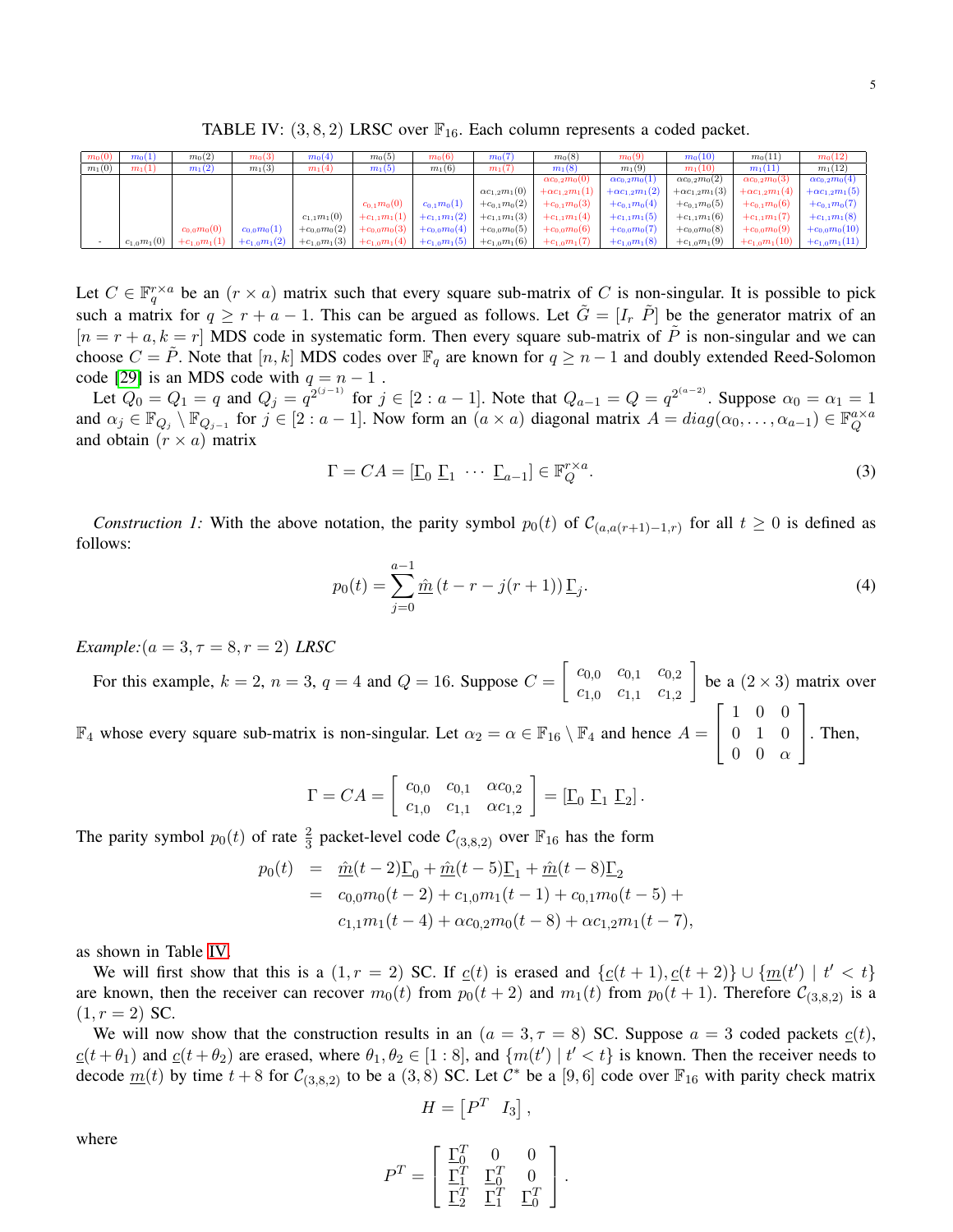Note the definition of  $\hat{m}(t)$  in equation [\(2\)](#page-3-2). Let us define:

<span id="page-5-0"></span>
$$
[\hat{p}_0(t+2) \ \hat{p}_0(t+5) \ \hat{p}_0(t+8)] = [\hat{m}(t) \ \hat{m}(t+3) \ \hat{m}(t+6)]P. \tag{5}
$$

Thus  $\hat{p}_0(t+2) = \hat{m}(t)\underline{\Gamma}_0$  and  $\hat{p}_0(t+5) = \hat{m}(t)\underline{\Gamma}_1 + \hat{m}(t+3)\underline{\Gamma}_0$ . Note that  $\hat{p}_0(t+2)$  and  $\hat{p}_0(t+5)$  can be obtained from  $p_0(t + 2)$  and  $p_0(t + 5)$  respectively, by removing contribution of message symbols before time t in equation [\(4\)](#page-4-1).

<span id="page-5-1"></span>*Claim 1:* If for  $\underline{c} = (c_0, c_1, c_2, c_3, c_4, c_5, c_6, c_7, c_8) \in \mathcal{C}^*, i \in \{0, 1\}$  and  $\theta_1, \theta_2 \in [i + 1 : 8], c_i$  is recoverable from  ${c_j | j \in [i+1:8] \setminus \{\theta_1, \theta_2\}\} \cup {c_j | j \in [0:i-1]}, \text{ then } C_{(3,8,2)} \text{ is an } (a=3, \tau=8) \text{ SC}.$ 

*Proof:* From [\(5\)](#page-5-0) and definition of  $\hat{m}(t)$ ,  $(m_0(t), m_1(t + 1), m_0(t + 3), m_1(t + 4), m_0(t + 6), m_1(t + 7), \hat{p}_0(t + 6)$  $(2), \hat{p}_0(t+5), p_0(t+8)$  is a codeword of  $C^*$ . Therefore,  $m_0(t)$  can be recovered from any 6 symbols in  $\{m_1(t+5), m_2(t+8)\}$  $1), m_0(t+3), m_1(t+4), m_0(t+6), m_1(t+7), \hat{p}_0(t+2), \hat{p}_0(t+5), p_0(t+8)$ . 6 symbols in this set of 8 symbols should be available as there are only  $a - 1 = 2$  more packet erasures in  $[t + 1 : t + 8]$ .

Similarly,  $(m_0(t-1), m_1(t), m_0(t+2), m_1(t+3), m_0(t+5), m_1(t+6), \hat{p}_0(t+1), \hat{p}_0(t+4), \hat{p}_0(t+7))$  is a codeword in  $\mathcal{C}^*$  from equation [\(5\)](#page-5-0) by setting  $t = t - 1$ . Therefore,  $m_1(t)$  can be obtained using  $m_0(t - 1)$  and any 5 symbols from  $\{m_0(t+2), m_1(t+3), m_0(t+5), m_1(t+6), \hat{p}_0(t+1), \hat{p}_0(t+4), p_0(t+7)\}$ . 5 symbols in this set of 7 symbols should be available as there are only  $a - 1 = 2$  more packet erasures in  $[t + 1 : t + 8]$ . Thus, the  $C_{3,8,2}$  is an (3,8) SC if  $C^*$  satisfies the above mentioned property.

We will now show that  $\mathcal{C}^*$  defined using the parity check matrix  $H = [P^T I_3]$  given by:

$$
H = \left[ \begin{array}{ccc|c} c_{0,0} & c_{1,0} & 0 & 0 & 0 & 0 & 1 & 0 & 0 \\ c_{0,1} & c_{1,1} & c_{0,0} & c_{1,0} & 0 & 0 & 0 & 0 & 1 & 0 \\ \alpha c_{0,2} & \alpha c_{1,2} & c_{0,1} & c_{1,1} & c_{0,0} & c_{1,0} & 0 & 0 & 1 \end{array} \right].
$$

satisfies the properties mentioned in Clai[m1.](#page-5-1) It then follows by Clai[m1](#page-5-1) that  $C_{3,8,2}$  is a (3, 8) SC. Let  $\underline{h}_j$  denote the j-th column of H, for  $j \in [0:8]$ . To show that  $c_i$  is recoverable from  $\{c_j \mid j \in [i+1:8] \setminus \{\theta_1,\theta_2\}\} \cup \{c_j \mid j \in [0:i-1]\}$ it is enough to show that  $\underline{h}_i$  is not in the span of  $\{\underline{h}_{\theta_1}, \underline{h}_{\theta_2}\}$ .

*a*)  $i = 0$ : If  $\{\theta_1, \theta_2\} \cap \{1, 6\} = \phi$ , then clearly  $\underline{h}_0 \notin \langle \{\underline{h}_{\theta_1}, \underline{h}_{\theta_2}\} \rangle$  as  $H(0, j) = 0$  for  $j \in [1 : 8] \setminus \{1, 6\}$  and  $H(0,0) = c_{0,0} \neq 0$ . Suppose  $\{\theta_1, \theta_2\} = \{1, 6\}$ , then  $|H([0:2], \{0, 1, 6\})| = \alpha |C([0:1], [1:2])| \neq 0$ . Therefore,  $\underline{h}_0 \notin \langle \{\underline{h}_1, \underline{h}_6\} \rangle$ . Now let  $\theta_1 = 1$  and  $\theta_2 \in \{2, 3, 4, 5, 7, 8\}$ . It can be verified that  $H[0:2], \{0, 1, \theta_2\}$  is invertible for  $\theta_2 \in \{4, 5, 7, 8\}$  due to the invertibility of square sub-matrices of C. For  $\theta_2 \in \{2, 3\}$ ,  $H[0:2], \{0, 1, \theta_2\}$  is invertible since  $|H[0:2], \{0,1,\theta_2\}\rangle = c_{\theta_2-2,0}|C([0:1], [0:1])| + c_{\theta_2-2,1}\alpha|C([0:1], \{0,2\}|\neq 0)$ . Now consider the case  $\theta_1 = 6$  and  $\theta_2 \in \{2, 3, 4, 5, 7, 8\}$ . From  $H(j, 6) = 0$  for  $j \in [1:2]$ , it can be argued that  $\underline{h}_0 \in \langle \{\underline{h}_6, \underline{h}_{\theta_2}\} \rangle$  only if there exists  $\beta \in \mathbb{F}_{16}$  such that  $\beta H(\theta_2, 1) = c_{0,1}$  and  $\beta H(\theta_2, 2) = \alpha c_{0,2}$ . Since  $H(\theta_2, 1), c_{0,1}, H(\theta_2, 2), c_{0,2} \in \mathbb{F}_{4}$ and  $\alpha \in \mathbb{F}_{16} \setminus \mathbb{F}_4$ , such a  $\beta$  does not exist. Hence,  $\underline{h}_0 \notin \langle \{\underline{h}_6, \underline{h}_{\theta_2}\} \rangle$ .

*b*)  $i = 1$ : Note that  $H(0, j) = 0$  for  $j \in [2 : 8] \setminus \{6\}$  and hence  $\underline{h}_1 \notin \langle \{\underline{h}_{\theta_1}, \underline{h}_{\theta_2}\}\rangle$  if  $6 \notin \{\theta_1, \theta_2\}$ . Suppose  $\theta_1 = 6$  and  $\theta_2 \in \{2, 3, 4, 5, 7, 8\}$ . Using arguments similar that used above, it can be easily seen that there is no  $\beta \in \mathbb{F}_{16}$  such that  $\beta H(\theta_2, 1) = c_{1,1}$  and  $\beta H(\theta_2, 2) = \alpha c_{1,2}$ . Therefore,  $\underline{h}_1 \notin \langle {\underline{h}_6, \underline{h}_{\theta_2}} \rangle$ . Thus we have argued that  $\underline{h}_i \notin \langle \{\underline{h}_{\theta_1}, \underline{h}_{\theta_2}\} \rangle$  for any  $i \in \{0, 1\}$  and  $\theta_1, \theta_2 \in [i + 1 : 8]$ , thereby proving that  $\mathcal{C}_{(3, 8, 2)}$  is a  $(3, 8, 2)$  LRSC.

It can be shown that  $\mathcal{C}_{(3,8,2)}$  is also a  $(2,5)$  SC. Consider any  $\underline{c} = (c_0, c_1, c_2, c_3, c_4, c_5, c_6, c_7, c_8) \in \mathcal{C}^*$ . By Claim 1,  $c_i$  is recoverable from  $\{c_j \mid j \in [i+1:8] \setminus \{\theta,8\}\} \cup \{c_j \mid j \in [0:i-1]\}$ , for any  $i \in \{0,1\}$  and  $\theta \in [i+1:7]$ . From the structure of  $C^*$ , observe that message symbols  $c_4$  and  $c_5$  have no contribution to parity symbols  $c_6$  and c<sub>7</sub>. Hence, c<sub>i</sub> is recoverable from  $\{c_j \mid j \in [i+1:8] \setminus \{\theta,4,5,8\}\} \cup \{c_j \mid j \in [0:i-1]\}.$  Using arguments similar to that used in the proof of Claim 1, it can be shown that  $m_0(t)$  can be obtained from any 4 symbols in  ${m_1(t + 1), m_0(t + 3), m_1(t + 4), \hat{p}_0(t + 2), \hat{p}_0(t + 5)}$  and  $m_1(t)$  can be obtained using  $m_0(t - 1)$  and any 3 symbols from  $\{m_0(t+2), m_1(t+3), \hat{p}_0(t+1), \hat{p}_0(t+4)\}\$ . Thus, if coded packets  $c(t)$  and  $c(t_1)$  are erased, where  $t_1 \in [t+1:t+5]$ , we can recover  $m(t)$  by time  $t+5$ .

## *A. Proof that*  $C_{(a,a(r+1)-1,r)}$  *is an*  $(a, a(r + 1) - 1, r)$  *LRSC*

Assume that a single coded packet  $c(t)$  is erased in time window  $[t : t + r]$  and that all the message packets before t are known. Pick any  $i \in [0 : r - 1]$ ,  $m_i(t)$  is an element in  $\hat{m}(t - i)$ . By the definition of parity check in equation [\(4\)](#page-4-1), all symbols involved in  $p_0(t + r - i)$ , other than  $m_i(t)$ , are known. Hence, the receiver can decode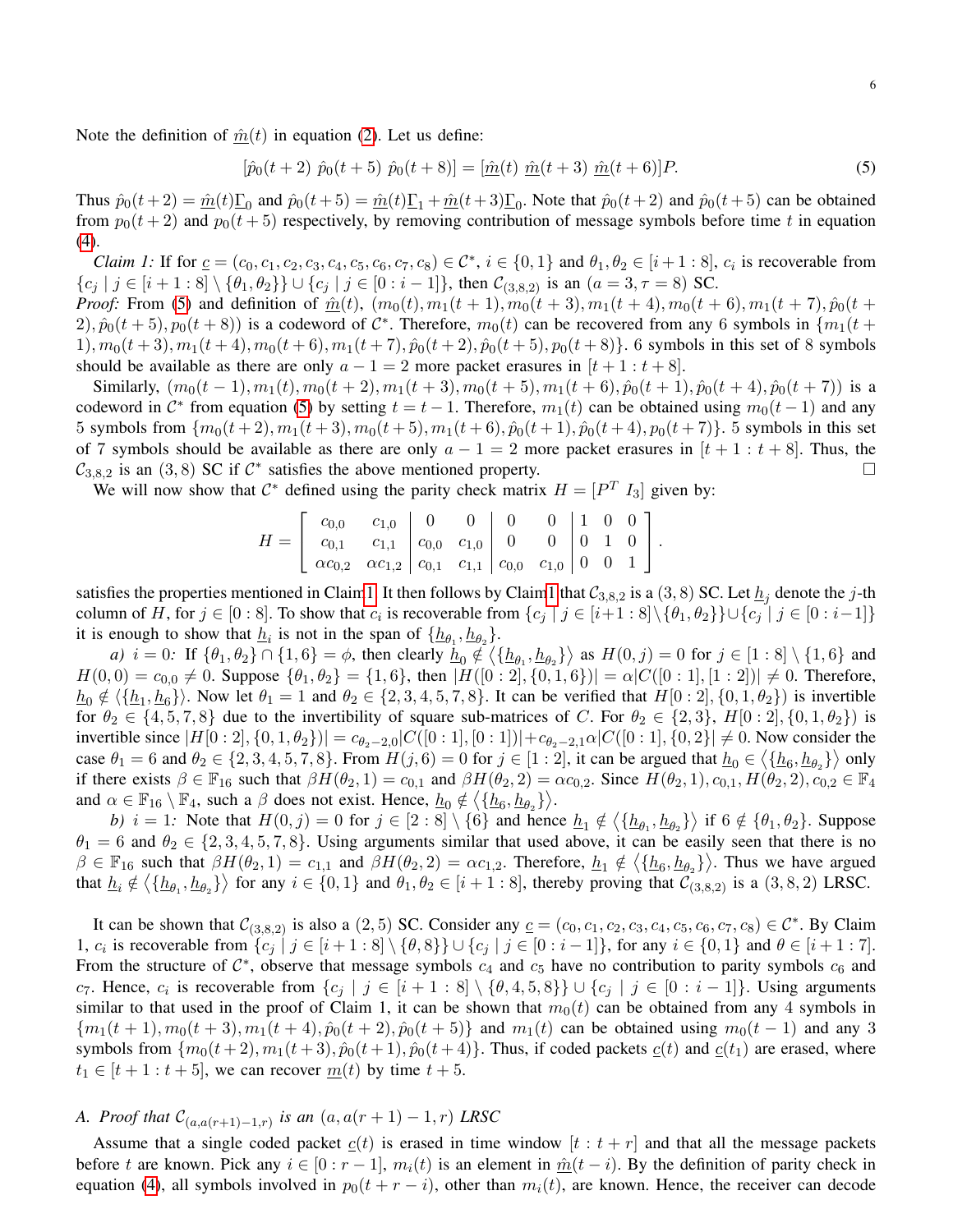<span id="page-6-3"></span>

| $m_0(0)$                 | $m_0(1)$ | $m_0(2)$  | $m_0(3)$  | $m_0(4)$   | $m_0(5)$   | $m_0(6)$   | $m_0(7)$           | $m_0(8)$   | $m_0(9)$   | $m_0(10)$          |
|--------------------------|----------|-----------|-----------|------------|------------|------------|--------------------|------------|------------|--------------------|
| $m_1(0)$                 | $m_1(1)$ | $m_1(2)$  | $m_1(3)$  | $m_1(4)$   | $m_1(5)$   | $m_1(6)$   | $m_1(7)$           | $m_1(8)$   | $m_1(9)$   | $m_1(10)$          |
| $m_2(0)$                 | $m_2(1)$ | $m_2(2)$  | $m_2(3)$  | $m_2(4)$   | $m_2(5)$   | $m_2(6)$   | $m_2(7)$           | $m_2(8)$   | $m_2(9)$   | $m_2(10)$          |
|                          |          |           |           | $m_0(2)$   | $m_0(3)$   | $m_0(4)$   | $m_0(5)$           | $m_0(6)$   | $m_0(7)$   | $m_0(8)$           |
|                          |          | $m_0(0)$  | $m_0(1)$  | $+m_1(3)$  | $+m_1(4)$  | $+m_1(5)$  | $+m_1(6)$          | $+m_1(7)$  | $+m_1(8)$  | $+m_1(9)$          |
| $\overline{\phantom{0}}$ | $m_1(0)$ | $+m_1(1)$ | $+m_1(2)$ | $+m_2(0)$  | $+m_2(1)$  | $+m_2(2)$  | $+m2(3)$           | $+m_2(4)$  | $+m_2(5)$  | $+m_2(6)$          |
|                          |          |           |           | $m_0(0)$   | $m_0(1)$   | $m_0(2)$   | m <sub>0</sub> (3) | $m_0(4)$   | $m_0(5)$   | m <sub>0</sub> (6) |
|                          |          |           | $2m_1(0)$ | $+2m_1(1)$ | $+2m_1(2)$ | $+2m_1(3)$ | $+2m_1(4)$         | $+2m_1(5)$ | $+2m_1(6)$ | $+2m_1(7)$         |
| -                        | $m_2(0)$ | $m_2(1)$  | $+m_2(2)$ | $+m_2(3)$  | $+m_2(4)$  | $+m_2(5)$  | $+m_2(6)$          | $+m_2(7)$  | $+m_2(8)$  | $+m_2(9)$          |

TABLE V:  $(2, 4, 2)$  LRSC over  $\mathbb{F}_3$ . Each column represents a coded packet.

 $m_i(t)$  using  $p_0(t + r - i)$  for any  $i \in [0 : r - 1]$  and thus  $m_i(t)$  is recoverable within delay r. We have thus argued that  $\mathcal{C}_{(a,a(r+1)-1,r)}$  is a  $(1,r)$  SC. In order to prove that  $\mathcal{C}_{(a,a(r+1)-1,r)}$  is a rate-optimal  $(a,a(r+1)-1,r)$  LRSC we need to show that it is also an  $(a, a(r + 1) - 1)$  SC. We first reduce this proof to showing certain code symbol recovery properties for a scalar code, as stated in the Lemma [1](#page-6-0) below. Let  $P \in \mathbb{F}_Q^{ar \times a}$  $_{Q}^{ar\times a}$  be an  $(ar\times a)$  matrix defined as follows:

<span id="page-6-2"></span>
$$
P^{T} = \begin{bmatrix} \frac{\Gamma_{0}^{T}}{\Gamma_{1}^{T}} & 0 & 0 & \cdots & 0 & 0\\ \frac{\Gamma_{1}^{T}}{\Gamma_{1}^{T}} & \frac{\Gamma_{0}^{T}}{\Gamma_{0}^{T}} & 0 & \cdots & 0 & 0\\ \vdots & \vdots & \ddots & \vdots & \vdots\\ \frac{\Gamma_{a-2}^{T}}{\Gamma_{a-1}^{T}} & \frac{\Gamma_{a-3}^{T}}{\Gamma_{a-2}^{T}} & \cdots & \cdots & \frac{\Gamma_{1}^{T}}{\Gamma_{1}^{T}} & \frac{\Gamma_{0}^{T}}{\Gamma_{0}^{T}} \end{bmatrix}
$$
(6)

where  $\Gamma = [\underline{\Gamma}_0 \dots \underline{\Gamma}_{a-1}]$  is the  $(r \times a)$  matrix defined in [\(3\)](#page-4-2).

<span id="page-6-0"></span>*Lemma 1:* Let  $C_{a,r}^*$  be a  $[a(r + 1), ar]$  scalar code over  $\mathbb{F}_Q$  with parity check matrix  $H = \begin{bmatrix} P^T & -I_a \end{bmatrix}$ . If for all codewords  $c = (c_0, c_1, \ldots, c_{a(r+1)-1}) \in C^*_{a,r}$  and erasure sets  $\mathcal{E} \subseteq [0 : a(r+1)-1]$  with  $|\mathcal{E}| = a$ ,  $\{c_i \mid i \in \mathcal{E} \cap [0 : r-1]\}$  is recoverable from unerased code symbols  $\{c_j \mid j \in [0 : a(r+1)-1] \setminus \mathcal{E}\}$ , then  $\mathcal{C}_{(a,a(r+1)-1,r)}$  is an  $(a, \tau)$  SC.

*Proof:* To show that  $\mathcal{C}_{(a,a(r+1)-1,r)}$  is an  $(a,\tau)$  SC, it is enough to show that for any  $t \ge 0$ ,  $\underline{m}(t)$  can be recovered from  $\{c(t') \mid t' \in [t : t + a(r+1)-1] \setminus E\} \cup \{c(t') \mid t' < t\}$  where  $t \in E$  and  $|E| = a$ . In order to recover  $m_i(t)$  which is an element in  $\hat{m}(t-i)$ , let us consider a parity checks  $p_0(t-i+r)$ ,  $p_0(t-i+2r+1)$ ,  $\cdots$ ,  $p_0(t-i+a(r+1)-1)$ in which  $\hat{m}(t - i)$  participates. From equation [\(4\)](#page-4-1) we have:

$$
p_0(t - i + \ell(r + 1) - 1) = \sum_{j=0}^{a-1} \hat{m}(t - i + (\ell - j - 1)(r + 1))\Gamma_j.
$$

Note that  $\hat{m}(t')$  is known for all  $t' < t - r + 1$  as we know all the message symbols before time t. Therefore we can obtain  $\hat{p}_0(t - i + \ell(r + 1) - 1)$  from  $p_0(t - i + \ell(r + 1) - 1)$  where

<span id="page-6-1"></span>
$$
\hat{p}_0(t-i+\ell(r+1)-1) = \sum_{j=0}^{\ell-1} \hat{m}(t-i-(\ell-j-1)(r+1)) \underline{\Gamma}_j.
$$

Set  $\hat{p}(t - i) = [\hat{p}_0(t - i + r) \hat{p}_0(t - i + 2(r + 1) - 1) \dots \hat{p}_0(t - i + a(r + 1) - 1)].$  Then, it follows that  $c^{(i)} = (\hat{m}(t-i), \hat{m}(t-i+r+1), \dots, \hat{m}(t-i+(a-1)(r+1)+1), \hat{p}(t-i))$  is a codeword of  $C_{a,r}^*$  and  $m_i(t)$  is *i*-th symbol of codeword  $\underline{c}^i$ . Note that the codeword  $\underline{c}^{(i)}$  contains  $a(r + 1)$  symbols from  $a(r + 1)$  packets with index in  $[t-i : t-i+a(r+1)-1]$  and a packet erasures in  $[t : t+a(r+1)]$  imply at most a erasures in codeword  $\underline{c}^{(i)}$ . The recovery property of  $\mathcal{C}_{a,r}^*$  guarantees that  $m_i(t)$  can be obtained from unerased symbols in  $\underline{c}^{(i)}$ . Thus  $\underline{m}(t)$  is recoverable within delay  $a(r + 1) - 1$ .

We prove that  $\mathcal{C}_{a,r}^*$  satisfies the recovery properties stated in Lemma [1](#page-6-0) using a parity check viewpoint. The following result connects code symbol recovery with properties of parity check matrix for any scalar linear code.

*Lemma 2:* Let C be an  $[n, k]$  scalar code and  $H = [\underline{h}_0 \ \underline{h}_1 \ \dots \ \underline{h}_{n-1}] \in \mathbb{F}_Q^{(n-k)\times n}$  $Q^{(n-\kappa)\times n}$  be a parity check matrix of C. Suppose the code symbols indexed by coordinates in set  $\mathcal{E} \subseteq [0 : n-1]$  are erased. Let  $m \leq n$  be a positive integer and  $\mathcal{I} = \mathcal{E} \cap [0 : m - 1]$ . Then, for any codeword  $c = (c_0, c_1, \dots, c_{n-1}) \in \mathcal{C}$  we have the following result.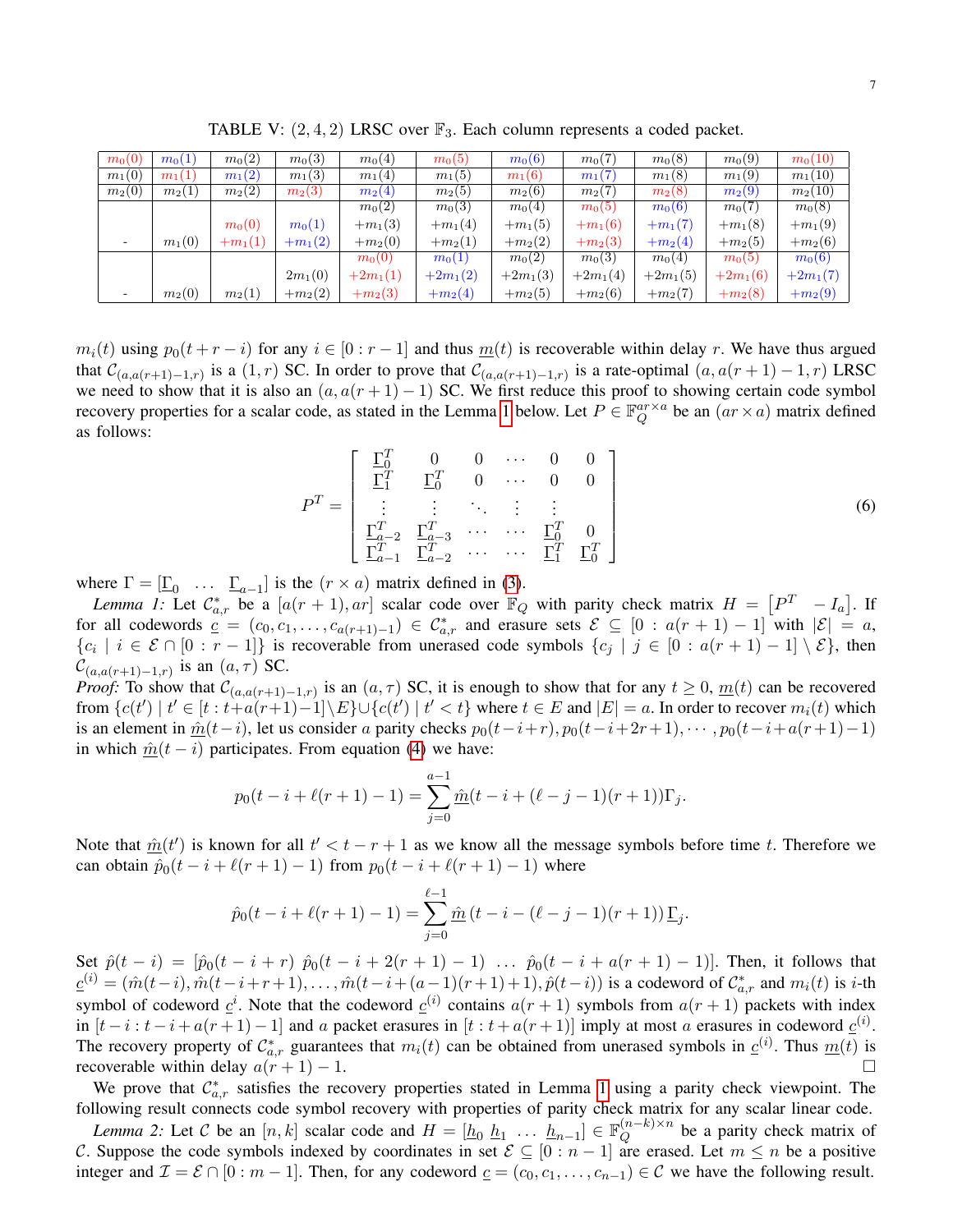•  ${c_j | j \in \mathcal{I}}$  can be recovered from unerased code symbols  ${c_j | j \in [0 : n-1] \setminus \mathcal{E}}$  if

$$
\underline{h}_i \notin \langle \{ \underline{h}_j \mid j \in \mathcal{E} \cap [i+1 : n-1] \} \rangle
$$

for all  $i \in \mathcal{I}$ .

*Proof:* The Lemma follows directly from a well-known result, nevertheless we provide a brief proof for it. Suppose  $\underline{h}_i \notin \langle \{\underline{h}_j \mid j \in \mathcal{E} \cap [i+1:n-1]\}\rangle$  for all  $i \in \mathcal{I}$ . Assume that there exists a codeword  $\underline{c} = (c_0, c_1, \ldots, c_{n-1}) \in \mathcal{C}$ such that  $\{c_j | j \in \mathcal{I}\}\$  is not recoverable from unerased code symbols  $\{c_j | j \in [0 : n-1] \setminus \mathcal{E}\}\$ . Let  $i_0$  be the smallest integer in  $\mathcal I$  such that  $c_{i_0}$  is not recoverable from  $\{c_j | j \in [0 : n-1] \setminus \mathcal E\} \cup \{c_j | j \in [0 : i_0 - 1]\}.$ For this to happen, there should exist another codeword  $\underline{d} = (d_0, d_1, \ldots, d_{n-1}) \in \mathcal{C}$  such that  $d_{i_0} \neq c_{i_0}$  and  $d_j = c_j \ \forall j \in ([0 : n - 1] \setminus \mathcal{E}) \cup [0 : i_0 - 1]$ . Since H is parity check matrix of C and  $c, d \in \mathcal{C}$  we have,

$$
\sum_{j=0}^{n-1} c_j \underline{h}_j = \sum_{j=0}^{n-1} d_j \underline{h}_j = \underline{0} \implies \sum_{j=0}^{n-1} (c_j - d_j) \underline{h}_j = \underline{0}.
$$

As  $d_i = c_i \ \forall j \in ([0:n-1] \setminus \mathcal{E}) \cup [0: i_0-1]$  we get,

<span id="page-7-0"></span>
$$
(c_{i_0} - d_{i_0})\underline{h}_{i_0} + \sum_{j \in \mathcal{E} \cap [i_0 + 1 : n - 1]} (c_j - d_j)\underline{h}_j = \underline{0}.
$$
\n(7)

Since  $c_{i_0} \neq d_{i_0}$ , it follows from [\(7\)](#page-7-0) that  $\underline{h}_{i_0} \in \left\langle \{\underline{h}_j \mid j \in \mathcal{E} \cap [i_0 + 1 : n-1]\} \right\rangle$ , which results in a contradiction. Therefore, there no such  $i_0 \in \mathcal{I}$  and no such unrecoverable codeword  $\underline{c} \in \mathcal{C}$ .

Before moving to that proof that  $\mathcal{C}_{a,r}^*$  meets the recovery conditions stated in Lemma [1,](#page-6-0) we first prove some results on  $\Gamma$  and  $P$  matrices which are useful for the proof.

*Definition 1:* (Interference matrix) An  $(r \times a)$  matrix  $D = (d_{i,j}) \in \mathbb{F}_{Q_{n-j}}^{r \times a}$  $\mathbb{Z}_{Q_{a-2}}^{r \times a}$  will be referred to as an interference matrix if  $d_{i,j} = 0$  if  $j \in \{0, 1\}$  and  $d_{i,j} \in \mathbb{F}_{Q_{j-1}}$  for  $j \in [2 : a - 1]$ .

We note that  $D = \mathbf{0}_{r \times a}$  is an example of interference matrix.

*Lemma 3:* Let  $D \in \mathbb{F}_Q^{r \times a}$  $_{Q_{a-2}}^{r \times a}$  be an interference matrix and  $\Gamma \in \mathbb{F}_Q^{r \times a}$  $Q^{r \times a}$  be the matrix defined in [\(3\)](#page-4-2). Then, any square sub-matrix of  $\Gamma + D$  is non-singular.

*Proof:* Pick any two sets  $I \subseteq [0 : r - 1]$  and  $J \subseteq [0 : a - 1]$  of same cardinality z. In order to prove the lemma we need to show that

<span id="page-7-1"></span>
$$
U = \Gamma(I, J) + D(I, J) = C(I, J)A(J, J) + D(I, J)
$$

is non-singular. Let  $\hat{C} = C(I, J)$ ,  $\hat{A} = A(J, J)$  and  $\hat{D} = D(I, J)$ . Thus  $U = \hat{C}\hat{A} + \hat{D}$ . Let  $J = \{j_0, j_1, \ldots, j_{z-1}\}$ with  $j_0 < j_1 < \cdots < j_{z-1}$ . Then,  $\hat{A} = diag(\alpha_{j_0}, \alpha_{j_1}, \ldots, \alpha_{j_{z-1}})$ . Since  $\hat{C}$  is a square sub-matrix of C, by definition  $|\hat{C}| \neq 0$ . We define  $(z \times z)$  matrices

$$
U^{(t)} = \left[ U([0:r-1],[0:t-1]) \quad \hat{C}([0:r-1],[t:z-1]) \right]
$$

for  $t \in [1 : z - 1]$ ,  $U^{(0)} = \hat{C}$  and  $U^{(z)} = U$ . We will now show by induction that  $U^{(t+1)}$  is invertible given  $U^{(t)}$  is invertible. Clearly  $U^{(0)} = \hat{C}$  is invertible.

$$
U^{(t+1)} = [U([0:r-1],[0:t]) \hat{C}([0:r-1],[t+1:z-1])]
$$
  
= 
$$
[U([0:r-1],[0:t-1]) \alpha_{j,t}\hat{C}([0:r-1],t) + \hat{D}([0:r-1],t) \hat{C}([0:r-1],[t+1:z-1])]
$$

Let us define matrices,

$$
W^{(t)} = \left[ U([0:r-1],[0:t-1]) \quad \hat{D}([0:r-1],t) \quad \hat{C}([0:r-1],[t+1:z-1]) \right]
$$

for  $t \in [0 : z]$ . Now it is clear to see that for  $t \in [0 : z - 1]$ :

$$
|U^{(t+1)}| = \alpha_{j_t} |U^{(t)}| + |W^{(t)}|.
$$

If  $j_{t+1} \in \{0,1\}$  we have  $U^{(t+1)} = \hat{C}$  and hence is non-singular. Now consider  $j_{t+1} > 1$ . Then,  $\alpha_{j_{t+1}} \in$  $\mathbb{F}_{Q_{j_{t+1}}} \setminus \mathbb{F}_{Q_{j_t}}$  and  $|W^{(t)}|, |U^{(t)}| \in \mathbb{F}_{Q_{j_t}} \subset \mathbb{F}_{Q_{j_{t+1}}}$ . Therefore we have  $|U^{(t+1)}| \in \mathbb{F}_{Q_{j_{t+1}}} \setminus \mathbb{F}_{Q_{j_t}}$  if  $|U^{(t)}| \neq 0$ . Hence,  $|U^{(t+1)}| \neq 0$  given  $|U^{(t)}| \neq 0$ . Now since  $|U^{(0)}| = |\hat{C}| \neq 0$ , by repeated application of this result we have  $|U| = |U^{(z)}| \neq 0$ , proving that  $U = \Gamma(I, J) + D(I, J)$  is non-singular.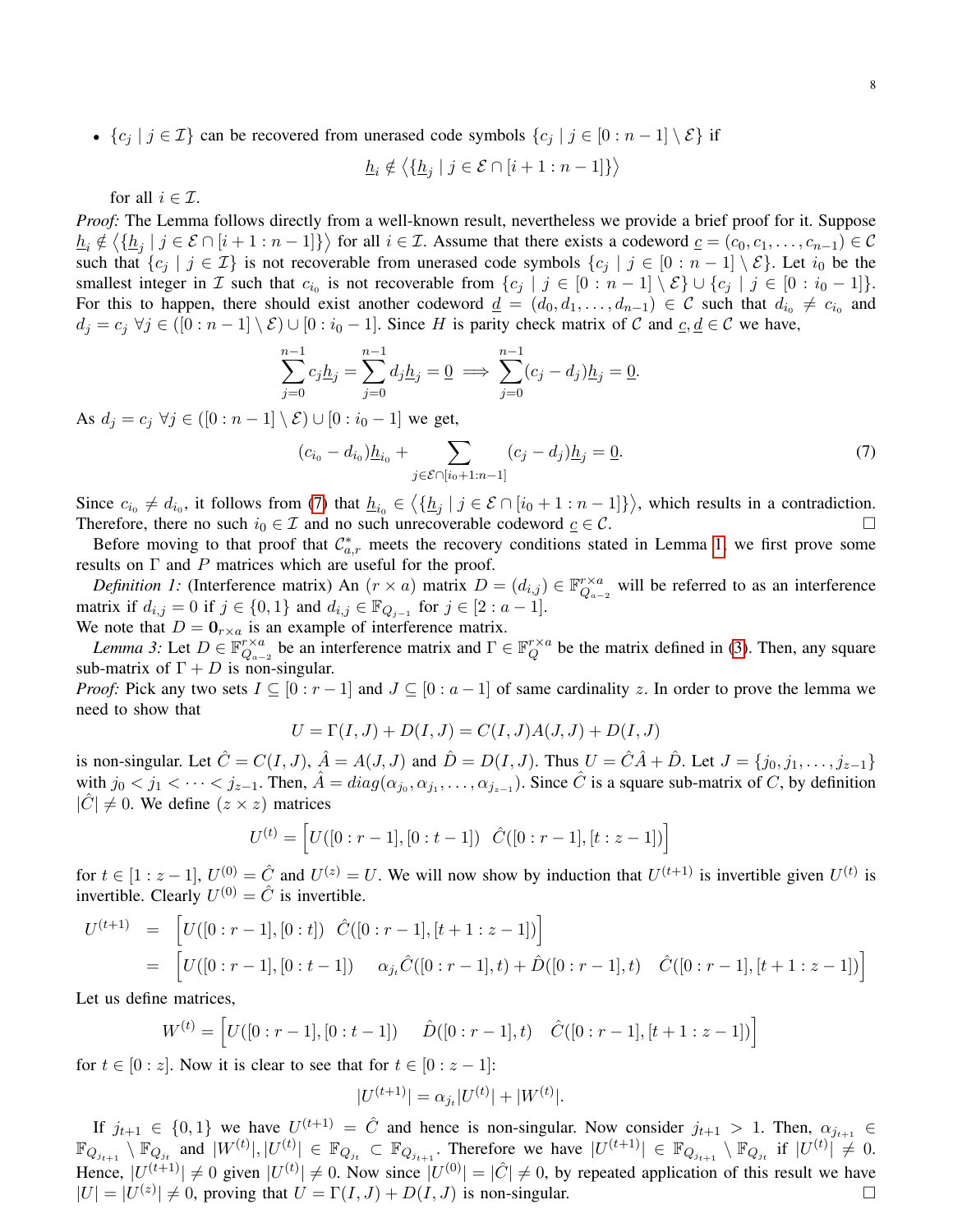Fig. 3: Structure of  $4 \times 4r$  matrix  $\mathcal{P}^T$  for  $a = 4$ .

<span id="page-8-0"></span>Now we look at the parity check matrix  $H = \begin{bmatrix} \mathcal{P}^T & -I_a \end{bmatrix} \in \mathbb{F}_Q^{\alpha \times a(r+1)}$  $_{Q}^{a \times a(r+1)}$  of  $C_{a,r}^*$ , see Fig. [3.](#page-8-0) The Lemma [4](#page-8-1) given below in conjunction with Lemma [2](#page-6-1) proves that  $\tilde{C}_{a,r}^*$  has the required recovery properties for  $\mathcal{C}_{(a,a(r+1)-1,r)}$  to be an  $(a, \tau)$  SC.

<span id="page-8-1"></span>*Lemma 4*: Consider parity check matrix  $H = \begin{bmatrix} \mathcal{P}^T & -I_a \end{bmatrix} = \begin{bmatrix} h_0 & h_1 & \cdots & h_{a(r+1)-1} \end{bmatrix} \in \mathbb{F}_Q^{a \times a(r+1)}$  $_{Q}^{a \times a(r+1)}$  of  $\mathcal{C}_{a,r}^*$ . Let  $\mathcal{E} \subseteq$  $[0: a(r+1)-1]$  be an erasure set with  $|\mathcal{E}| = a$  and  $|\mathcal{E} \cap [0: r-1]| > 0$ . Then,  $\underline{h}_i \notin \langle \{\underline{h}_j | j \in \mathcal{E} \cap [i+1: a(r+1)-1]\}\rangle$ for all  $i \in \mathcal{E} \cap [0 : r-1]$ .

*Proof:* We first divide the erasure set  $\mathcal E$  in to different segments. Define  $\mathcal E_i = \mathcal E \cap [ir : ir + r - 1]$  and  $e_i = |\mathcal E_i|$  for all  $i \in [0 : a - 1]$ . Note that  $e_0 > 0$  by definition of E. We also set  $\mathcal{E} = \mathcal{E} \cap [ar : a(r + 1) - 1]$  and  $\hat{e} = |\mathcal{E}|$ . Now we look at the unerased parity symbols. Let  $f_i = |[ar : ar + i] \setminus \mathcal{E}|$  for all  $i \in [0 : a - 1]$ . Then, we have

$$
\hat{e} + f_{a-1} = a = |\mathcal{E}| = \sum_{i=0}^{a-1} e_i + \hat{e}
$$

and hence  $\sum_{i=0}^{a-1} e_i = f_{a-1}$ . This means that the number of message symbols erased is same the number of unerased parity symbols. Now pick the smallest integer  $\ell \in [0 : a - 1]$  such that  $\sum_{i=0}^{\ell} e_i = f_{\ell}$ . It follows from above arguments that such an  $\ell \in [0 : a - 1]$  always exists.

First we consider  $\mathcal E$  such that  $\ell = 0$ . Since  $e_0 > 0$  and  $f_0 \le 1$  by definition,  $\ell = 0$  occurs only if  $e_0 = f_0 = 1$ . Let i be this single element in  $\mathcal{E} \cap [0 : r - 1]$ , then from structure of H (see equation [\(6\)](#page-6-2)), it follows that  $H(0, j) = 0$ for  $j \in \mathcal{E} \setminus \{i\}$  and  $H(0, i) \neq 0$ . Therefore, the Lemma holds for  $\ell = 0$ . From now onwards we consider  $\ell > 0$ and hence  $e_0 > f_0$ .

Let us consider non-erased parities with index  $\leq \ell$  given by

$$
X = [0:\ell] \setminus (\{j-ar \mid j \in \hat{\mathcal{E}}\})
$$

and erased symbols with index  $\leq \ell r + r - 1$ 

$$
Y = \mathcal{E} \cap [0:\ell r + r - 1].
$$

We note that  $|X| = f_\ell = \sum_{i=0}^{\ell} e_i = |Y|$ . Now define  $(f_\ell \times f_\ell)$  sub-matrix  $\hat{H} = H(X, Y)$  and let  $\underline{\hat{h}}_j$  denote j-th column of  $\hat{H}$  for all  $j \in [0 : f_{\ell} - 1]$ . By the definition shown in equation [\(6\)](#page-6-2),  $\hat{H}$  has the following structure:

$$
\begin{bmatrix}\n\Gamma(\mathcal{E}'_0, B_0)^T & 0 & 0 & \cdots & 0 \\
\Gamma(\mathcal{E}'_0, B_1)^T & \Gamma(\mathcal{E}'_1, B_1 - 1)^T & 0 & \cdots & 0 \\
\vdots & \vdots & \ddots & \ddots & \vdots \\
\Gamma(\mathcal{E}'_0, B_\ell)^T & \Gamma(\mathcal{E}'_1, B_\ell - 1)^T & \cdots & \cdots & \Gamma(\mathcal{E}'_\ell, B_\ell - \ell)^T\n\end{bmatrix}
$$

where  $\mathcal{E}'_i = \{j - ai \mid j \in \mathcal{E}_i\}$  and  $B_i = \{i\} \setminus \{j - ar \mid j \in \hat{\mathcal{E}}\}$ . It can be seen that  $H(i, j) = 0$  if  $i \in X$ and  $j \in \mathcal{E} \setminus Y$  from equation [\(6\)](#page-6-2). Hence, if  $\underline{\hat{h}}_p \notin \left\langle {\hat{h}_j | j \in [i+1 : f_\ell-1]} \right\rangle$  for all  $p \in [0 : e_0-1]$  then  $\underline{h}_i \notin \langle \{\underline{h}_j \mid j \in \mathcal{E} \cap [p+1 : a(r+1)-1] \} \rangle$  for all  $i \in \mathcal{E} \cap [0 : r-1]$ . Suppose  $e_0 = f_\ell$ , then

$$
\hat{H} = H(X, \mathcal{E}_0) = \Gamma(\mathcal{E}_0, X)^T
$$
 by equation (6).

As any  $(e_0 \times e_0)$  sub-matrix of  $\Gamma$  is invertible,  $\hat{H}$  is invertible and hence Lemma is true for this case. We now consider the case where  $f_{\ell} > e_0 > f_0$  case. It follows for this case that  $\sum_{i=0}^{j}$ <br>  $\sum_{i=0}^{j} e_i = f_i$  contradicts definition of  $\ell$ . If  $\sum_{i=0}^{j} e_i < f_i$  it implies that,  $\sum_{i=0}^{j}$ msider the case where  $f_{\ell} > e_0 > f_0$  case. It follows for this case that  $\sum_{i=0}^{j} e_i > f_j$  for all  $j \in [0, \ell-1]$ . Suppose  $j = 0$  and  $j = 0$  in  $e_j = 0$  and  $j = 0$  in  $e_j = 0$  and if  $e_j = 0$  $\sum_{i=0}^{\infty} e_i < f_{j-1} + \mathbf{1}_{\{ar+j \in \mathcal{E}\}}$  implying  $\sum_{i=0}^{\infty} e_i \le f_{j-1}$ . Applying this repeatedly contradicts that  $e_0 > f_0$ .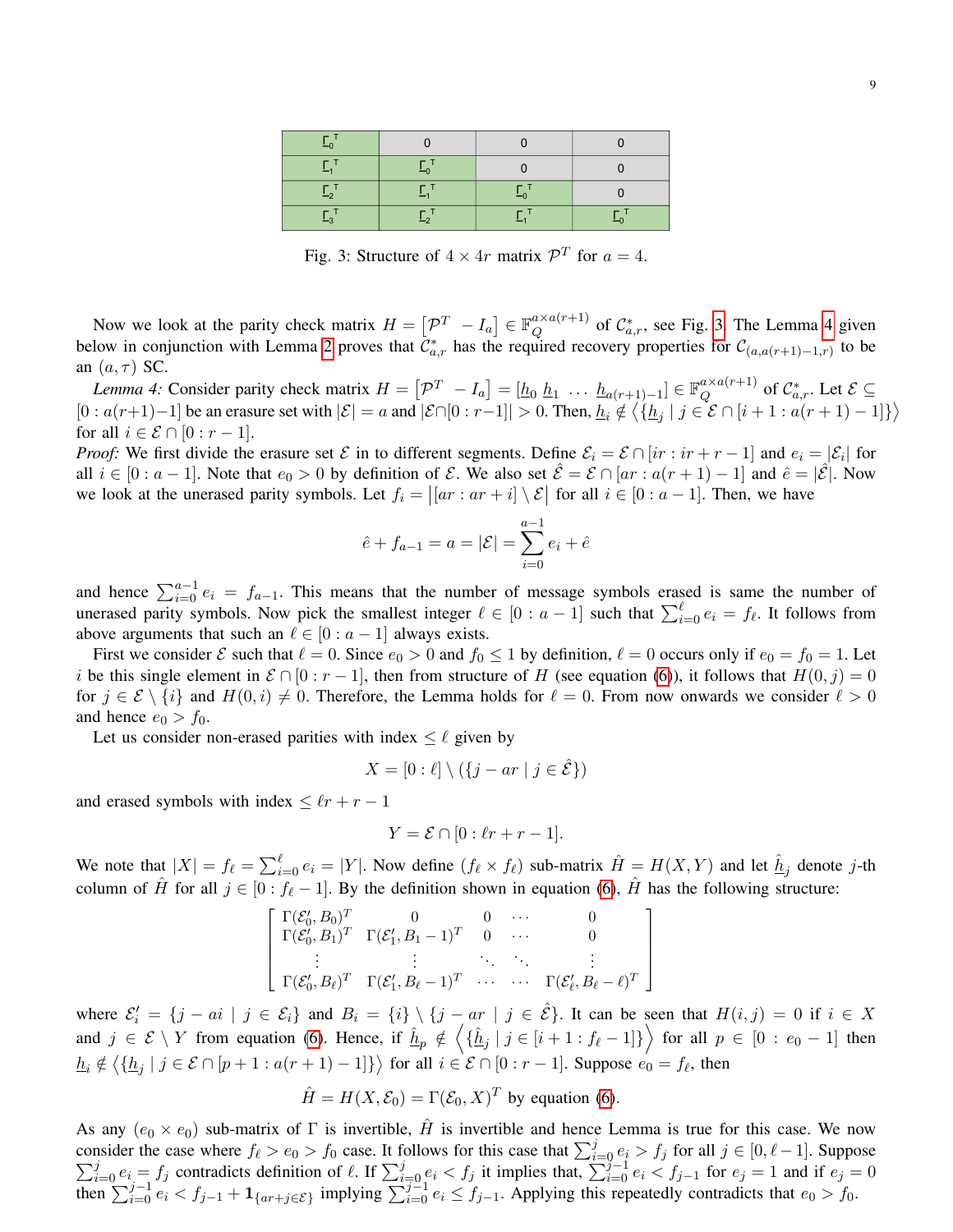Let  $S = [\underline{s_0} \ \underline{s_1} \dots \ \underline{s_{f_\ell-1}}]$  be an  $(f_\ell \times f_\ell)$  matrix obtained from  $\hat{H}$  by applying elementary row operations. Then,  $s_p \notin \langle \{s_j | j \in [i+1 : f_\ell - 1] \} \rangle$  implies  $\hat{h}_p \notin \langle \{\hat{h}_j | j \in [i+1 : f_\ell - 1] \} \rangle$ . Thus, in order to prove the lemma it is sufficient to come up with an  $(f_\ell \times f_\ell)$  matrix S such that

- $S$  is obtainable from  $H$  through elementary row operations and
- there exists a subset  $A \subseteq [0 : f_{\ell} 1]$  with  $|A| = e_0$  such that  $S(A, [0 : e_0 1])$  is non-singular and  $S(A, [e_0 : f_{\ell} - 1]) = \mathbf{0}_{e_0 \times f_{\ell} - e_0}.$

We obtain this  $(f_\ell \times f_\ell)$  matrix S and  $e_0$  element set A using Algorithm [1.](#page-9-0)

### <span id="page-9-0"></span>Algorithm 1 Row reduction

Input:  $\hat{H}, e_0, \ldots, e_{\ell}, f_0, \ldots, f_{\ell}$ Output: S, A  $i \leftarrow \ell, A \leftarrow [0 : f_{\ell} - 1], S \leftarrow \hat{H}$ 1: while  $i > 0$  do 2: if  $e_i = 0$  then 3:  $A_i \leftarrow A \cap [f_{i-1} : f_{\ell} - 1]$ 4:  $\hat{A}_i \leftarrow \text{smallest } e_i \text{ elements of } A_i$ 5:  $C_i \leftarrow \left[ \sum_{u=0}^{i-1} e_j : \sum_{u=0}^{i} e_j - 1 \right]$ 6: Add linear combinations of rows in  $\hat{A}_i$  to rows in  $A_i \setminus \hat{A}_i$  of S so that  $S(A_i \setminus \hat{A}_i, C_i) \leftarrow \mathbf{0}$ 7:  $A \leftarrow A \setminus \hat{A}_i$ 8: end if 9:  $i \leftarrow i - 1$ 10: end while

Now we argue the correctness of Algorithm [1.](#page-9-0) Let  $p \in [0 : \ell - 1]$  such that,  $e_p \neq 0$  and  $e_i = 0$  for all  $i > p$ . This implies that  $\Sigma$ p  $i=0$  $e_i = f_\ell$  and that  $e_p < f_\ell - f_{p-1}$  as we know that  $\sum_{ }^{p-1}$  $i=0$  $e_i > f_{p-1}$ . Therefore in step 4 of the algorithm, we can pick  $e_p$  smallest elements from  $f_\ell - f_{p-1}$  elements with  $A_p = [f_{p-1} : f_\ell - 1]$ . By the structure of the matrix  $H$ :

$$
S(A_p, C_i) = \Gamma(\mathcal{E}_p, D)^T,
$$

where,  $D = \{j - ar - p \mid j \in [ar + p : ar + \ell] \setminus \hat{\mathcal{E}}\}$ . It can be verified that  $|D| = f_{\ell} - f_{p-1}$ . Any  $(e_p \times e_p)$ submatrix of  $S(A_p, C_i)$  is invertible by the cauchy property of Γ. Therefore we can row reduce to generate  $S(A_p \setminus$  $\hat{A}_p, C_i) = 0.$ 

Fix some  $j \in [1 : \ell]$  with  $e_j \neq 0$  and assume that steps  $i = \ell, \ell - 1, \ldots, j + 1$  of algorithm are over. The  $i = j$ iteration will go through if  $|A_j| \ge e_j$  and  $S(\hat{A}_j, C_j)$  is non-singular at the beginning of step 6. In each step i the size of A reduces by  $e_i$  and hence

$$
|A_j| = f_{\ell} - f_{j-1} - \sum_{u=j+1}^{\ell} e_u
$$
  
=  $e_j + \sum_{u=0}^{j-1} e_u - f_{j-1}$   
>  $e_j$  as  $\sum_{u=0}^{j-1} e_u > f_{j-1}$ .

Step 6 of the algorithm goes through, if  $S(A_i, C_i)$  is invertible. We will show that this is true for any  $j \in [1:\ell]$ such that  $e_j \neq 0$ . Let  $x \in \hat{A}_j$  and  $y \in C_j$ . By definition, either  $\hat{H}(x, y) \in \mathbb{F}_q$  or  $\hat{H}(x, y) = \alpha c$ , where  $c \in \mathbb{F}_q$  and  $\alpha \in \mathbb{F}_{Q_{\theta}} \setminus \mathbb{F}_{Q_{\theta-1}}$  for some  $\theta \in [1 : a-1]$ . Let  $\delta_u$  be the element added to  $(x, y)$ –th entry due to row reductions carried out in step 6 of algorithm for  $u \in [j+1:\ell]$  such that  $e_u > 0$ . If  $\hat{H}(x, y) \in \mathbb{F}_q$ , then  $\hat{H}(x, y) = \underline{\Gamma}_0(y - \sum_{i=1}^n \hat{H}(x_i, y_i))$ j  $i=0$  $e_i)$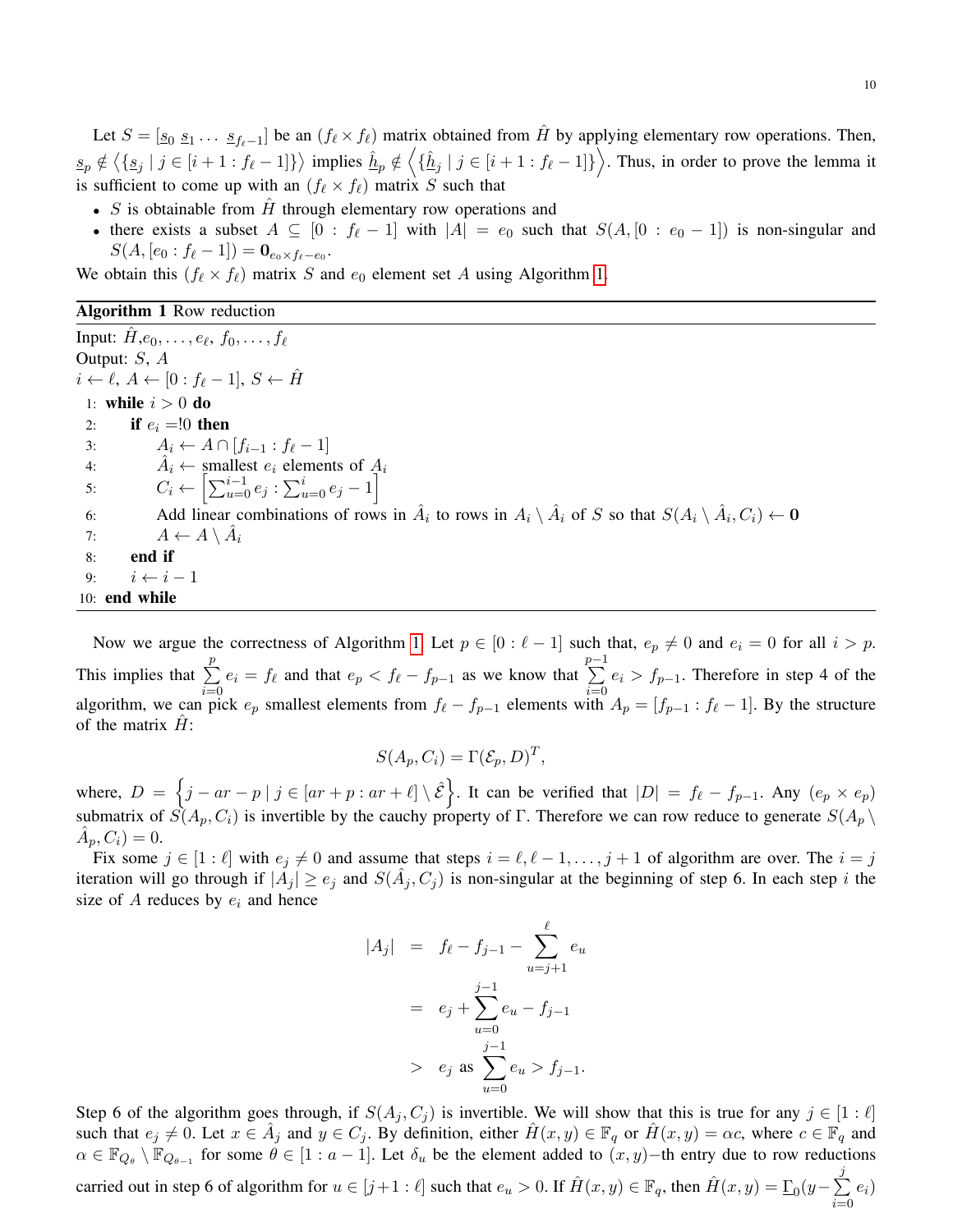or  $\hat{H}(x,y) = \underline{\Gamma}_1(y - \sum$ j  $i=0$  $e_i$ ). In both these cases it can be verified there will not be any row reductions performed on this row.

*Claim 1:* If  $\hat{H}(x, y) = \alpha c$  for  $x \in \hat{A}_i$  and  $y \in C_i$ , where  $c \in \mathbb{F}_q$  and  $\alpha \in \mathbb{F}_{Q_{\theta}} \setminus \mathbb{F}_{Q_{\theta-1}}$ , then  $\delta_u \in \mathbb{F}_{Q_{\theta-1}}$  where  $\delta_u$  is a component added to  $H(x, y)$  during step  $u \in [i + 1 : \ell]$ .

*Proof:* Clearly this statement is true for  $i = \ell$  as  $\delta_{\ell} = 0 \in \mathbb{F}_{Q_{\theta-1}}$ . Now let us assume that is true for all  $j >= i + 1$ . We will show that it is true for  $j = i$ .

Suppose at step  $u \in [j+1:\ell]$ , row reduction is applied on row  $x \in \hat{A}_j$ . It implies that  $x \notin \hat{A}_u$  and the row reduction is done to cancel out  $S(x, C_u)$  to 0. By the structure of  $\hat{H}$ ,  $S(x, C_u) \in \mathbb{F}_{Q_{\theta-1}}$  when  $\hat{H}(x, y) \in \mathbb{F}_{Q_{\theta}}$ . Therefore  $\delta_u \in \mathbb{F}_{Q_{\theta-1}}$ . .

At the beginning of step j, from the Claim 1 we have that every entry in  $S(\hat{A}_j, C_j)$  either belongs to  $\mathbb{F}_q$  or has the form  $\alpha c + \delta$ , with  $\alpha \in \mathbb{F}_{Q_{\theta}} \setminus \mathbb{F}_{Q_{\theta-1}}$  and  $\delta \in \mathbb{F}_{Q_{\theta-1}}$ . It can be seen that Lemma [3](#page-7-1) is applicable here and hence  $S(\hat{A}_j, C_j)$  is invertible. Thus step j goes through.

At the end of  $i = 1$  step, we get  $|A| = f_{\ell} - \sum_{u=1}^{\ell} e_u = e_0$ ,  $S(A, [\sum_{i=0}^{i-1} e_1 : f_{\ell} - 1]) = 0$  and  $S(A, [0 : e_0 - 1])$ non-singular.  $\square$ 

We now show an additional property of our  $(a, a(r + 1) - 1, r)$  LRSC construction that it can recovery form any  $h \in [1 : a]$  erasures within delay  $h(r + 1) - 1$ .

*Lemma 5:* For any  $h \in [1 : a]$ ,  $C_{(a,a(r+1)-1,r)}$  is an  $(h, h(r+1)-1)$  SC.

*Proof:* If for all  $c = (c_0, c_1, \ldots, c_{a(r+1)-1}) \in C_a^*$ Proof: If for all  $\underline{c} = (c_0, c_1, \ldots, c_{a(r+1)-1}) \in \mathcal{C}_{a,r}^*$  and  $\mathcal{E} \subseteq [0 : hr - 1] \cup [ar : ar + h - 1]$  with  $|\mathcal{E}| = h$ ,  $\{c_i | i \in \mathcal{E} \cap [0 : r - 1] \}$  can be obtained from  $\{c_j | j \in ([0 : hr - 1] \cup [ar : ar + h - 1]) \setminus \mathcal{E}\}$ , then  $\tilde{\mathcal{C}}_{(a,a(r+1)-1,r)}$  is an  $(h,h(r+1)-1)$  SC. This relation between  $\mathcal{C}_{(a,a(r+1)-1,r)}$  and  $\mathcal{C}_{a,r}^*$  follows from arguments similar to that used in the proof of Lemma [1.](#page-6-0) Pick any  $\mathcal{E} \subseteq [0 : hr - 1] \cup [ar : ar + h - 1]$  with  $|\mathcal{E}| = h$ . Set  $\mathcal{E}' = \mathcal{E} \cup [ar + h : a(r + 1) - 1]$ . Clearly,  $|\mathcal{E}'| = a$ . Hence, by erasure recovery property of  $\mathcal{C}_{a,r}^*$  proved above,  $\{c_i \mid i \in \mathcal{E} \cap [0 : r-1]\}$  is recoverable using  $\{c_j \mid j \in [0 : ar+h-1] \setminus \mathcal{E}\}$ . From definition of  $\mathcal{C}_{a,r}^*$ , it can be seen that message symbols  $\{c_j \mid j \in [hr : ar - 1]\}$  are not involved in parity symbols  $\{c_j \mid j \in [ar : ar + h - 1]\}.$ Hence,  $\{c_i \mid i \in \mathcal{E} \cap [0 : r-1]\}$  is recoverable using only  $\{c_j \mid j \in ([0 : hr-1] \cup [ar : ar+h-1]) \setminus \mathcal{E}\}$  $\Box$ 

## IV. EXTENDING TO ALL PARAMETERS

<span id="page-10-0"></span>In this section, we present rate-optimal  $(a, \tau, r)$  LRSC for the case  $\tau + 1 \neq a(r + 1)$ . For  $\tau + 1 > a(r + 1)$  we show that  $\mathcal{C}_{(a,a(r+1)-1,r)}$  itself gives rate-optimal LRSC, whereas for  $\tau+1 < a(r+1)$  a modified version of it works.

*A.*  $\tau + 1 > a(r + 1)$ 

It follows from definition of LRSC that if  $\tau + 1 > a(r + 1)$ , then any  $(a, a(r + 1) - 1, r)$  LRSC is also an  $(a, \tau, r)$  LRSC. Thus  $\mathcal{C}_{(a,a(r+1)-1,r)}$  is a rate-optimal  $(a, \tau, r)$  LRSC for all  $\tau > a(r+1)-1$ , since the rate of  $\mathcal{C}_{(a,a(r+1)-1,r)}$  is  $\frac{r}{r+1}$  which same as the rate upper bound [\(1\)](#page-1-2) for this case.

*B.*  $\tau + 1 < a(r + 1)$ 

Note that if  $\tau + 1 < a(r + 1)$ , then  $\min \left\{ \frac{\tau + 1 - a}{\tau + 1}, \frac{r+1}{r} \right\}$  $\left\{\frac{+1}{r}\right\} = \frac{\tau+1-a}{\tau+1}$ . Hence our aim here is to construct an  $(a, \tau, r)$ LRSC  $\mathcal{C}_{(a,\tau,r)}$  of rate  $\frac{\tau+1-a}{\tau+1}$  for all  $\tau < a(r+1) - 1$ . Let  $\tau + 1 - a = ur + v$ , where  $0 \le v < r$ . Then  $0 \le u < a$ as  $\tau + 1 - a < ar$  and we set  $\ell = a - u$ . For this case, we fix  $k = \tau + 1 - a$ ,  $n = \tau + 1$  and hence rate  $\frac{k}{n} = \frac{\tau + 1 - a}{\tau + 1}$ . For all  $t \geq 0$  and  $j \in [0:u-1]$ , we set  $(1 \times r)$  vector

 $\hat{\mu}_j(t) = [m_{ir}(t) \; m_{ir+1}(t+1) \; \dots \; m_{ir+r-1}(t+r-1)].$ 

We also define  $(1 \times r)$  vector  $\hat{\mu}_u(t) = [m_{ur}(t) \ m_{ur+1}(t+1) \ \dots \ m_{ur+v-1}(t+v-1) \ \mathbf{0}_{1 \times r-v}].$ 

*Construction 2:* Let  $\tau + 1 < a(r + 1)$ . For all  $t \ge 0$ , the first u parity symbols  $\{p_i(t) \mid i \in [0 : u - 1]\}$  of  $\mathcal{C}_{(a,\tau,r)}$ are defined as follows:

$$
p_i(t) = \sum_{j=0}^i \hat{\mu}_{i-j} (t - r - j(r+1)) \underline{\Gamma}_j + \sum_{j=i}^{u-1} \hat{\mu}_{u+i-j} (t - r - j(r+1) - v - \ell) \underline{\Gamma}_{a-u+j},
$$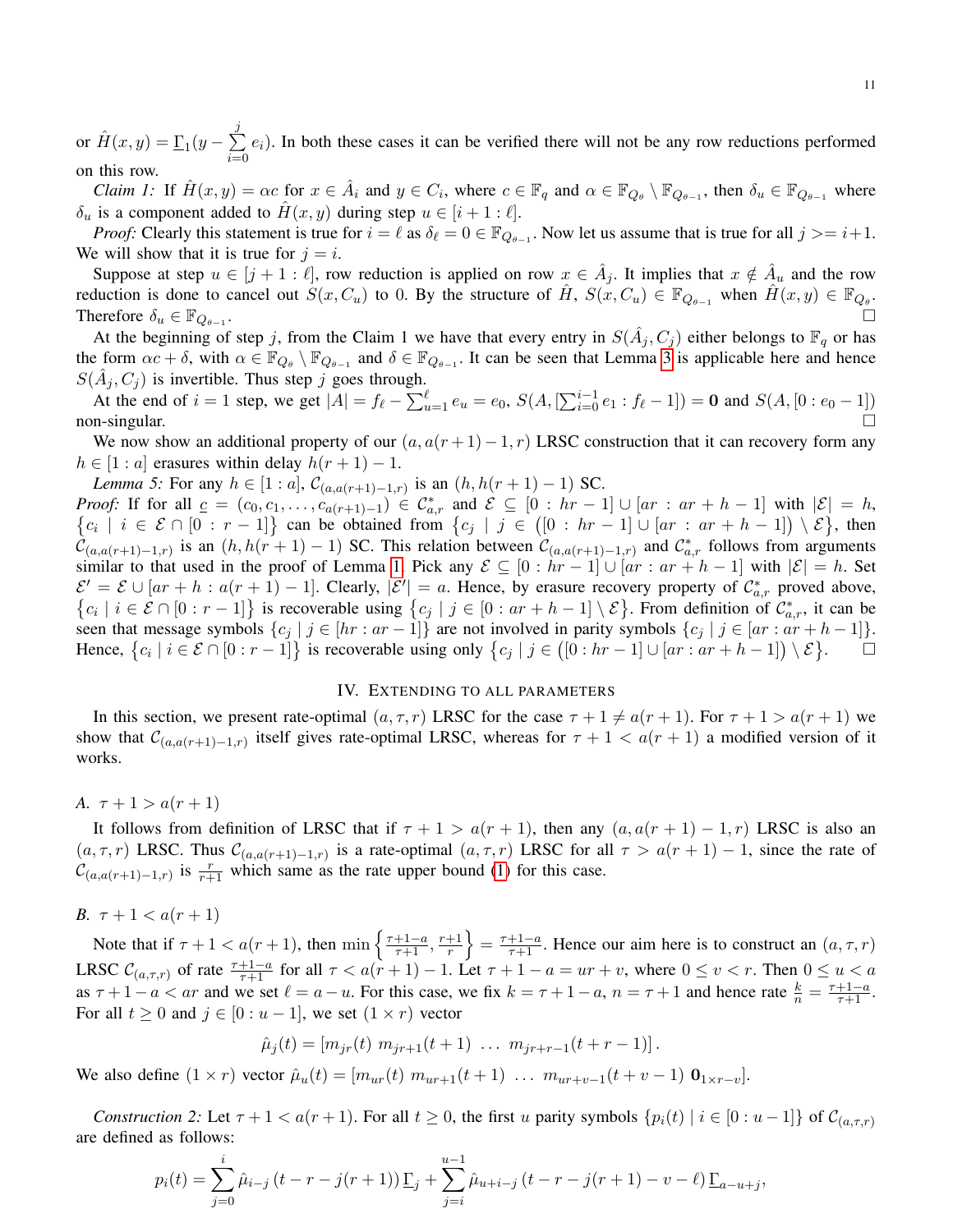for all  $i \in [0 : u - 1]$ . The remaining  $\ell = a - u$  parity symbols take the form:

$$
p_{u+i}(t) = \sum_{j=0}^{u} \hat{\mu}_{u-j} (t - v - i - j(r+1)) \underline{\Gamma}_{j+i},
$$

for  $i \in [0 : a - u - 1]$ .

*Example:*( $a = 2, \tau = 4, r = 2$ ) *LRSC* 

For this example,  $k = 3$ ,  $n = 5$  and  $u = v = \ell = 1$ . We choose  $C = \begin{bmatrix} 1 & 1 \\ 1 & 2 \end{bmatrix}$  over  $\mathbb{F}_3$ , resulting in  $\Gamma = \begin{bmatrix} 1 & 1 \\ 1 & 2 \end{bmatrix}$ . Then parity symbols of rate-optimal LRSC  $C_{(2,4,2)}$ , as shown in Table [V,](#page-6-3) are given by:

$$
p_0(t) = \hat{\mu}_0(t-2)\underline{\Gamma}_0 + \hat{\mu}_1(t-4)\underline{\Gamma}_1
$$
  
\n
$$
= [m_0(t-2) \ m_1(t-1)] \begin{bmatrix} 1 \\ 1 \end{bmatrix} + [m_2(t-4) \ 0] \begin{bmatrix} 1 \\ 2 \end{bmatrix}
$$
  
\n
$$
= m_0(t-2) + m_1(t-1) + m_2(t-4) \text{ and}
$$
  
\n
$$
p_1(t) = \hat{\mu}(t-1)\underline{\Gamma}_0 + \hat{\mu}_1(t-4)\underline{\Gamma}_1
$$
  
\n
$$
= [m_2(t-1) \ 0] \begin{bmatrix} 1 \\ 1 \end{bmatrix} + [m_0(t-4) \ m_1(t-3)] \begin{bmatrix} 1 \\ 2 \end{bmatrix}
$$
  
\n
$$
= m_0(t-4) + 2m_1(t-3) + m_2(t-1).
$$

*Theorem 2:* For any  $(a, \tau, r)$  such that  $a \leq \tau$ ,  $\tau + 1 < a(r + 1)$ ,  $\mathcal{C}_{(a, \tau, r)}$  is an  $(a, \tau, r)$  LRSC.

*Proof:* Assume that coded packet  $c(t)$  is erased and next r coded packets are received. To recover message symbol  $m_{x+u}(t)$  for  $x < u$  and  $y < r$  which is an element in message vector  $\hat{\mu}_x(t - y)$ , we can use parity check:

$$
p_x(t - y + r) = \sum_{j=0}^{x} \hat{\mu}_{x-j}(t - y - j(r+1))\underline{\Gamma}_j + \sum_{j=i+1}^{u} \hat{\mu}_{u+i-j}(t - y - v - \ell - j(r+1))\underline{\Gamma}_{a-u+j}.
$$

Notice that  $\hat{\mu}_x(t - y)$  is the unknown vector in the RHS above as all other message vector have symbols from  $\{\underline{m}(t'), t' < t\}$ . The only unknown symbol in  $\hat{\mu}_x(t-y)$  is  $m_{x+1}$  and hence it can be recovered. Similarly, for message symbols  $m_{ur+y}(t)$  for  $y < v$  that are elements in  $\hat{\mu}_u(t - y)$  we can use parity check:

$$
p_u(t - y + v) = \sum_{j=0}^{u} \hat{\mu}_{u-j}(t - y - j(r+1))\Gamma_j.
$$

The only unknown element in the RHS above is  $m_{ur+y}(t)$  and hence can be recovered. The parity checks used here for recovery have index  $\leq t + r$ . Therefore  $\mathcal{C}_{a,\tau,r}$  is an  $(1,r)$  SC.

Now we show that  $\mathcal{C}_{(a,\tau,r)}$  is an  $(a,\tau)$  SC using erasure recovery properties of  $\mathcal{C}_{a,r}^*$  stated in Lemma [1.](#page-6-0) Suppose we want to recover message packet  $m(t)$  in the presence of a packet erasures in  $[t : t + \tau]$ , including  $c(t)$ . We focus on recovery of symbol  $m_{xr+y}(t)$  for some  $x < u, y < r$  or  $x = u, y < v$ . Note that  $m_{xr+y}(t)$  is a symbol in vector  $\hat{\mu}_x(t-y)$ . We look at the a parity checks in which  $\hat{\mu}_x(t-y)$  participates. The parity symbol  $p_i(t + r + (i - x)(r + 1) - y)$  for  $x \le i \le u - 1$  is given by:

$$
p_i(t + r + (i - x)(r + 1) - y) = \sum_{j=0}^{i} \hat{\mu}_{i-j} (t - y + (i - x - j)(r + 1)) \underline{\Gamma}_j
$$
  
+ 
$$
\sum_{j=i}^{u-1} \hat{\mu}_{u+i-j} (t - y + (i - x - j)(r + 1) - v - \ell) \underline{\Gamma}_{a-u+j}.
$$

Notice that we can compute  $\hat{p}_{i-x}$  from  $p_i(t+r+(i-x)(r+1)-y)$  as we know all message symbols  $\underline{m}(t')$  with  $t' < t$ , where  $\hat{p}_{i-x}$  is given by:

<span id="page-11-0"></span>
$$
\hat{p}_{i-x} = \sum_{j=0}^{i-x} \hat{\mu}_{i-j} \left( t - y + (i - x - j)(r + 1) \right) \underline{\Gamma}_j, \ x \le i \le u - 1. \tag{8}
$$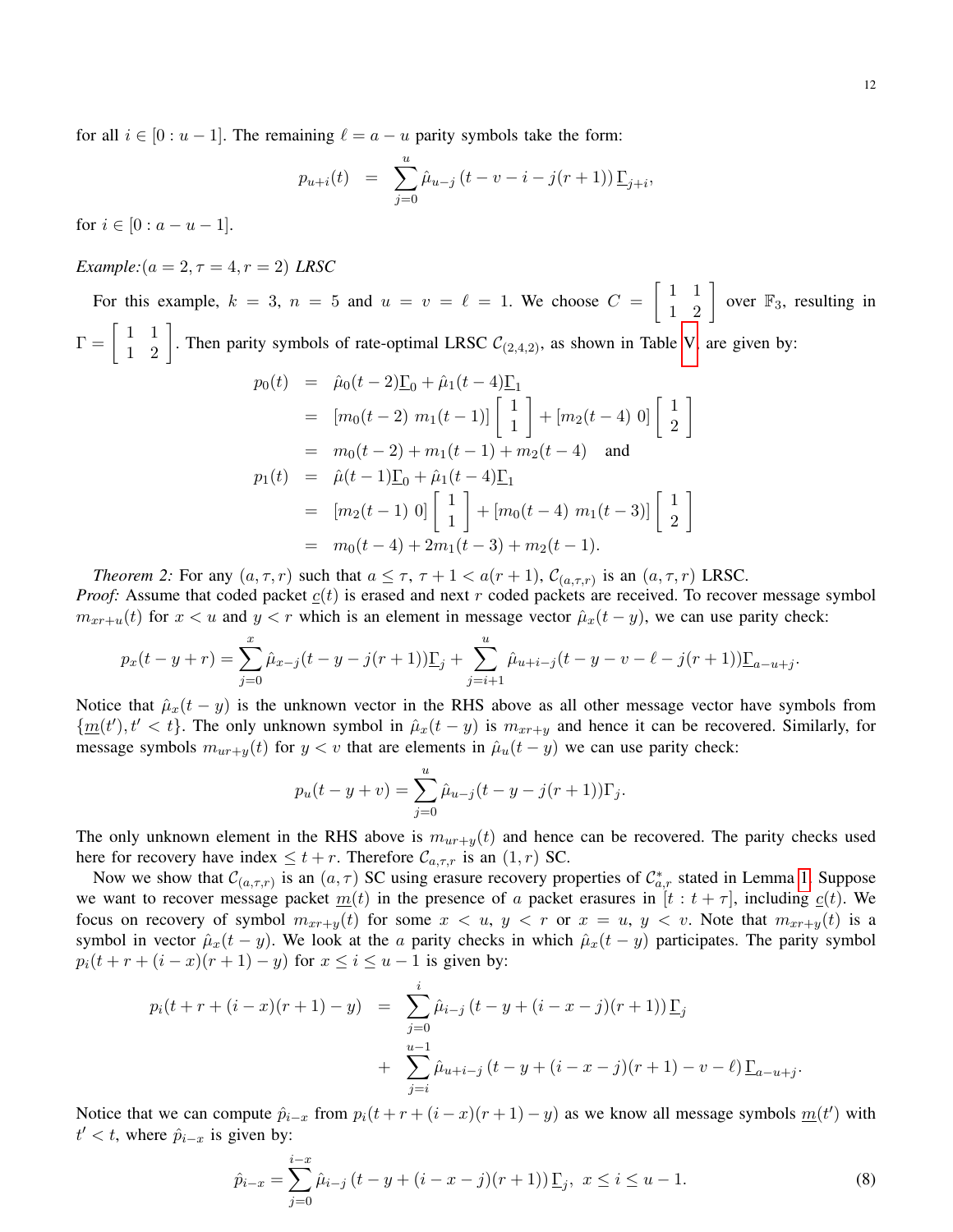The parity symbol  $p_{u+i}(t - y + v + i + (u - x)(r + 1))$  for  $0 \le i \le a - u - 1$  is given by:

$$
p_{u+i}(t - y + v + i + (u - x)(r + 1)) = \sum_{j=0}^{u} \hat{\mu}_{u-j} (t - y + (u - x - j)(r + 1)) \underline{\Gamma}_{j+i}.
$$

Notice that we can compute  $\hat{p}_{u-x+i}$  from  $p_i(t-y+v+i+(u-x)(r+1))$  for all  $i \in [0 : a-u-1]$  as we know all message symbols  $m(t')$  with  $t' < t$ , where  $\hat{p}_{u-x+i}$  is given by:

<span id="page-12-0"></span>
$$
\hat{p}_{u-x+i} = \sum_{j=0}^{u-x} \hat{\mu}_{u-j} \left( t - y + (u - x - j)(r+1) \right) \underline{\Gamma}_{j+i}, \ 0 \le i \le a - u - 1. \tag{9}
$$

The parity check  $p_i(t + r + (u + i - x)(r + 1) - y + \ell + v)$  for  $0 \le i \le x - 1$  is given by:

$$
p_i(t + r + (u + i - x)(r + 1) + \ell + v - y) = \sum_{j=0}^i \hat{\mu}_{i-j} (t - y + \ell + v + (u + i - x - j)(r + 1)) \underline{\Gamma}_j
$$
  
+ 
$$
\sum_{j=i}^{u-1} \hat{\mu}_{u+i-j} (t - y + (u + i - x - j)(r + 1)) \underline{\Gamma}_{a-u+j}.
$$

Notice that we can compute  $\hat{p}_{a-x+i}$  from  $p_i(t+r+(u+i-x)(r+1)-y+\ell+v)$  as we know all message symbols  $\underline{m}(t')$  with  $t' < t$ , where  $\hat{p}_{a-x+i}$  is given by:

<span id="page-12-1"></span>
$$
\hat{p}_{a-x+i} = \sum_{j=0}^{i} \hat{\mu}_{i-j} (t - y + \ell + v + (u + i - x - j)(r + 1)) \underline{\Gamma}_j \n+ \sum_{j=i}^{u+i-x} \hat{\mu}_{u+i-j} (t - y + (u + i - x - j)(r + 1)) \underline{\Gamma}_{a-u+j} 0 \le i \le x - 1.
$$
\n(10)

From equations [\(8\)](#page-11-0), [\(9\)](#page-12-0) and [\(10\)](#page-12-1) we have that

$$
\left(\hat{\mu}_x(t-y), \ \hat{\mu}_{x+1}(t-y+(r+1)), \cdots, \ \hat{\mu}_{u-1}(t-y+(u-x-1)(r+1)),\right.\n\hat{\mu}_u(t-y+(u-x)(r+1)),\n\mathbf{0},\cdots,\mathbf{0},\ \hat{\mu}_0(t-y+(u-x)(r+1)+v+\ell)\n\qquad (a-u-1)\times r \text{ zeroes}
$$
\n
$$
\hat{\mu}_1(t-y+(u-x+1)(r+1)+v+\ell)),\cdots,\ \hat{\mu}_{x-1}(t-y+(u-1)(r+1)+v+\ell)\n\hat{p}_0,\cdots,\hat{p}_{a-1}\right)\in \mathcal{C}_{a,r}^*\ \text{ defined in Lemma1.}
$$

Therefore by the property of  $\mathcal{C}_{a,r}^*$  given in Lemma [1,](#page-6-0) we can recover the erased symbols in  $\mu_x(t-y)$  given there are at most a erasures in the codeword. This is true as the codeword contains symbols coming from distinct packets with index  $\leq t+\tau$ . Notice that it is true as  $\hat{p}_{a-1}$  is obtained from  $p_i(t-y+r+(u-1)(r+1)+\ell+v) = p_i(t-y+\tau)$ . Thus we have argued that for all  $\tau < a(r+1) - 1$ ,  $\mathcal{C}_{(a,\tau,r)}$  is a rate-optimal  $(a,\tau,r)$  LRSC.

*Remark 2:* For any  $\tau > 2$ ,  $\mathcal{C}_{(2,\tau,r)}$  with  $r = \lceil \frac{\tau-1}{2} \rceil$  $\frac{-1}{2}$  is an  $(a = 2, \tau)$  rate-optimal SC and can be constructed over any field of size  $\geq r+1 = \lceil \frac{\tau+1}{2} \rceil$  $\frac{+1}{2}$ ].

## V. CONCLUSION AND FUTURE WORK

The notion of local recoverability in the context of streaming codes was introduced where apart from permitting recovery in the face of a specified number  $\alpha$  of erasures, the objective is to provide reduced decoding delay for the more commonly-occurring instance of a single erasure. Rate-optimal constructions are provided for all parameter sets. The code also has the property of decoding delay that degrades gracefully with increasing number of erasures. Our code construction requires large field size in general and field size reduction is left as future work. Streaming codes ensuring packet recovery with decoding delay  $\tau_1$  in the presence of  $a_1$  erasures and delay  $\tau_2$  for  $a_2$  erasures also needs to be explored. Extending the idea of locality to streaming codes handling arbitrary and burst erasures is another interesting direction.